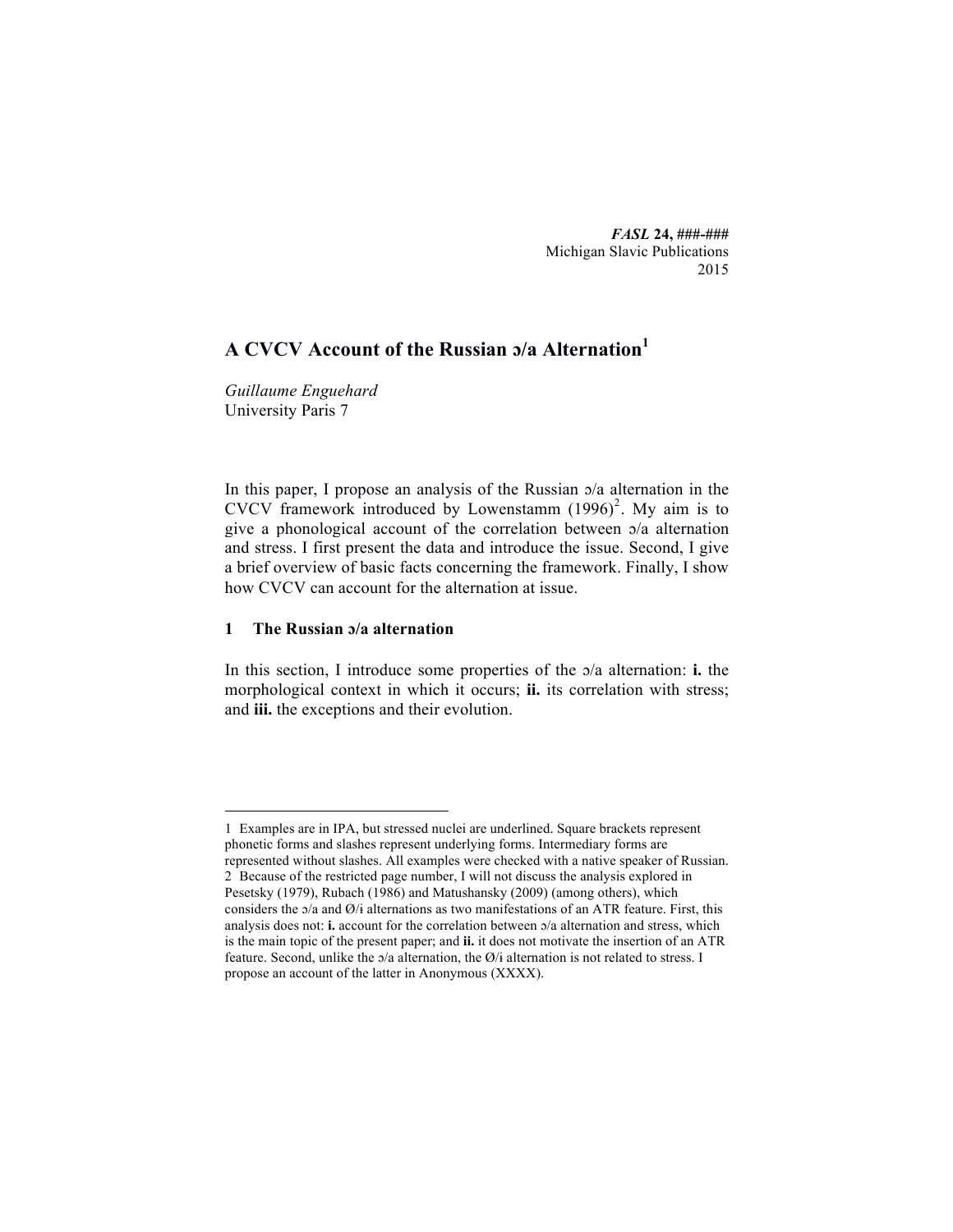# *1.1 Data*

1.1.1 Morphological context. The Russian  $\sigma/a$  alternation<sup>3</sup> is involved in verbs ending with the secondary imperfective suffix -ɨva. It concerns exclusively the last (non-yer) root vowel. When the last root vowel is an underlying  $/5/$  in the perfective form, it is most often replaced by  $/4/$  in the secondary imperfective form ending with -ɨva (Mazon, 1908:62, 1943:§133; Chernyshev, 1911:§324-326; Garde, 1980:§584) (1).

(1) Examples of ɔ/a alternation

| <b>Perfective</b>               | Imperfective                 | <b>Gloss</b> |
|---------------------------------|------------------------------|--------------|
| $na-br3s-a-ti$                  | na-bras-iva-ti               | sketch sth   |
| $z$ a-kont $\mathfrak{h}$ -i-ti | za-kant <sup>j</sup> -iva-ti | finish       |
| za-rabot-a-ti                   | za-rabat-iva-ti              | earn         |

1.1.2 Correlation with stress. Along with this ɔ/a alternation, the suffix -ɨva involves a pre-suffixal stress: stress falls on the last (non-yer) vowel before the suffix -ɨva (Mazon, 1908:61; Garde, 1980:§582) (2).

(2) Examples of stress shift to the pre-suffixal vowel

| <b>Perfective</b>                        | Imperfective       | <b>Gloss</b> |
|------------------------------------------|--------------------|--------------|
| $s$ -pros <sup>j</sup> -i-t <sup>j</sup> | $s-pra f$ -iva-ti  | ask          |
| $na-bros-a-tj$                           | na-bras-iva-ti     | sketch sth   |
| raz-piis- $a$ -ti-sia                    | raz-pis-iva-ti-sia | sign         |

As a consequence, -ɨva involves two phonological properties: **i.** an amutation of the last root vowel /ɔ/; and **ii.** a pre-suffixal stress.

1.1.3 Exceptions. Today, less than 20% of the verbs in -ɨva (with an underlying root vowel /ɔ/) are exceptions to the ɔ/a alternation (Sagitova, 2012). These exceptions changed during the history of Russian. Before the  $19<sup>th</sup>$  century, exceptions were conditioned by phonology. Verbs with

<sup>3</sup> Historically, the  $\alpha/a$  alternation stems from a quantitative alternation  $\alpha/\overline{o}$  in Proto-Slavic. In Russian, o became  $\sigma$ , and  $\bar{\sigma}$  became a (Vaillant, 1948).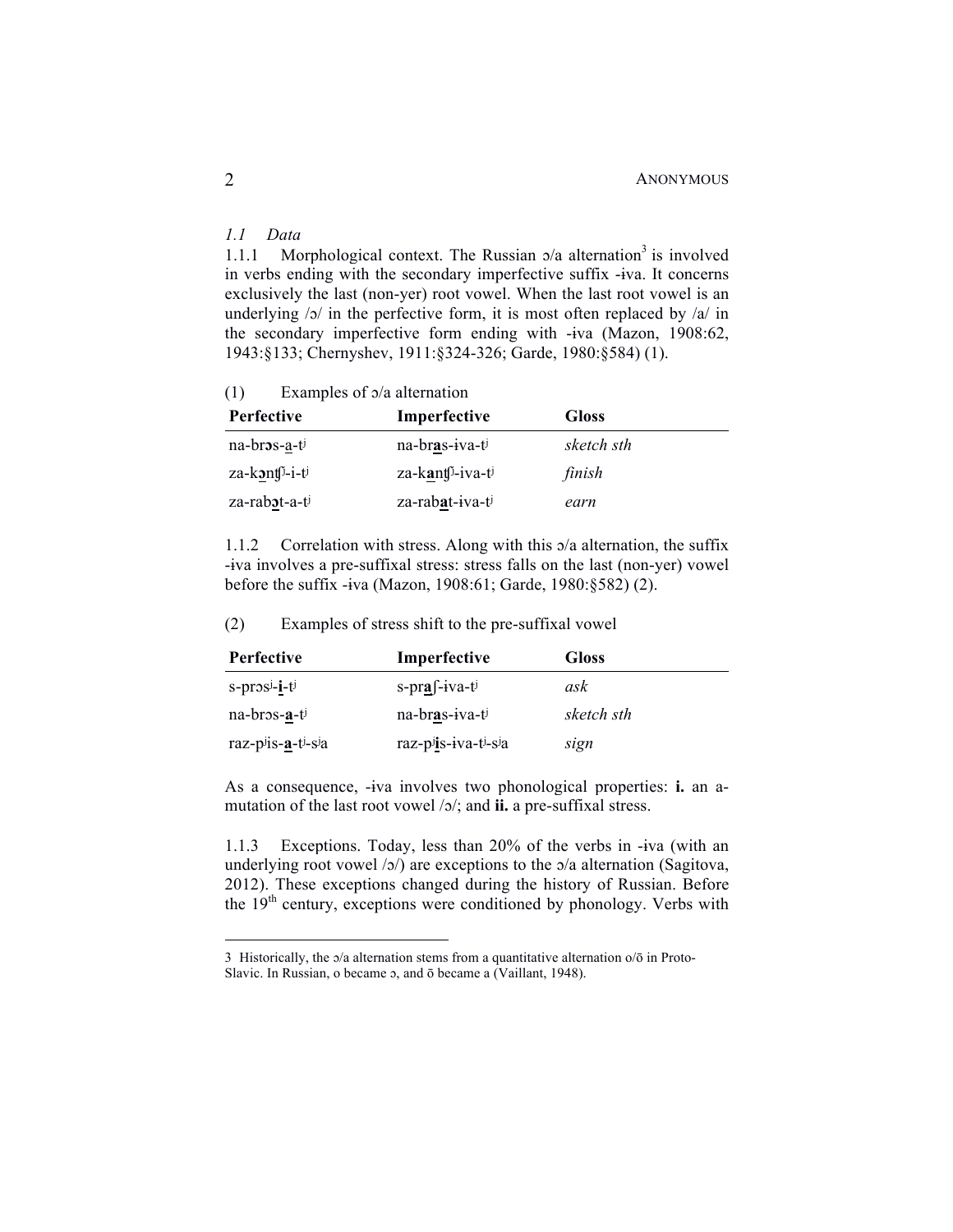a stressed root vowel  $|o|$  in the perfective did not undergo a-mutation (Mazon, 1908:63, 1943:§133; Chernyshev, 1911:§325-326) (3).

(3) Examples of exceptions to the  $\alpha/a$  alternation (19<sup>th</sup> Russian)

| Perfective      | Imperfective    | <b>Gloss</b> |
|-----------------|-----------------|--------------|
| za-robot-a-ti   | za-robot-iva-ti | earn         |
| $na-straj-i-tj$ | na-stroj-iva-ti | tune         |
| za-morozi-i-ti  | za-moroz-iva-ti | freeze       |

After the 19<sup>th</sup> century, a lot of former exceptions came to show an  $\sigma/a$ alternation (e.g. u-sv**ɔ**j-iva-tʲ > u-sv**a**j-iva-tʲ 'to assimilate') (Mazon, 1908:63; Chernyshev, 1911:§326; Garde, 1980:§595; Sagitova, 2012:100-101) (4), sometimes resulting in competitive forms (e.g. ɔ-bʲɛzb**ɔ**lʲ-iva-tʲ / ɔ-bʲɛz-b**а**lʲ-iva-tʲ 'to anesthetize'). This spreading is still applying in Modern Russian (Sagitova, 2012:112). Thus the a-mutation of the root vowel /ɔ/ is not only regular, but it also became a productive process (Sagitova, 2012:101-114).

(4) Spreading of the  $\alpha/a$  alternation after the 19<sup>th</sup> century

| $19th$ century  | $20th$ century  | <b>Gloss</b> |
|-----------------|-----------------|--------------|
| za-robot-iva-ti | za-robat-iva-ti | earn         |
| na-stroj-iva-ti | na-straj-iva-ti | tune         |
| za-moroz-iva-ti | za-moraz-iva-ti | freeze       |

Today, exceptions are rare (Chernyshev, 1911:§325; Garde, 1980:§584, §595), and are no longer conditioned by phonology. Following Mazon (1908:63, 1943:§133), Garde (1980:§595) and Sagitova (2012:113), the remaining exceptions are essentially denominal verbs (5).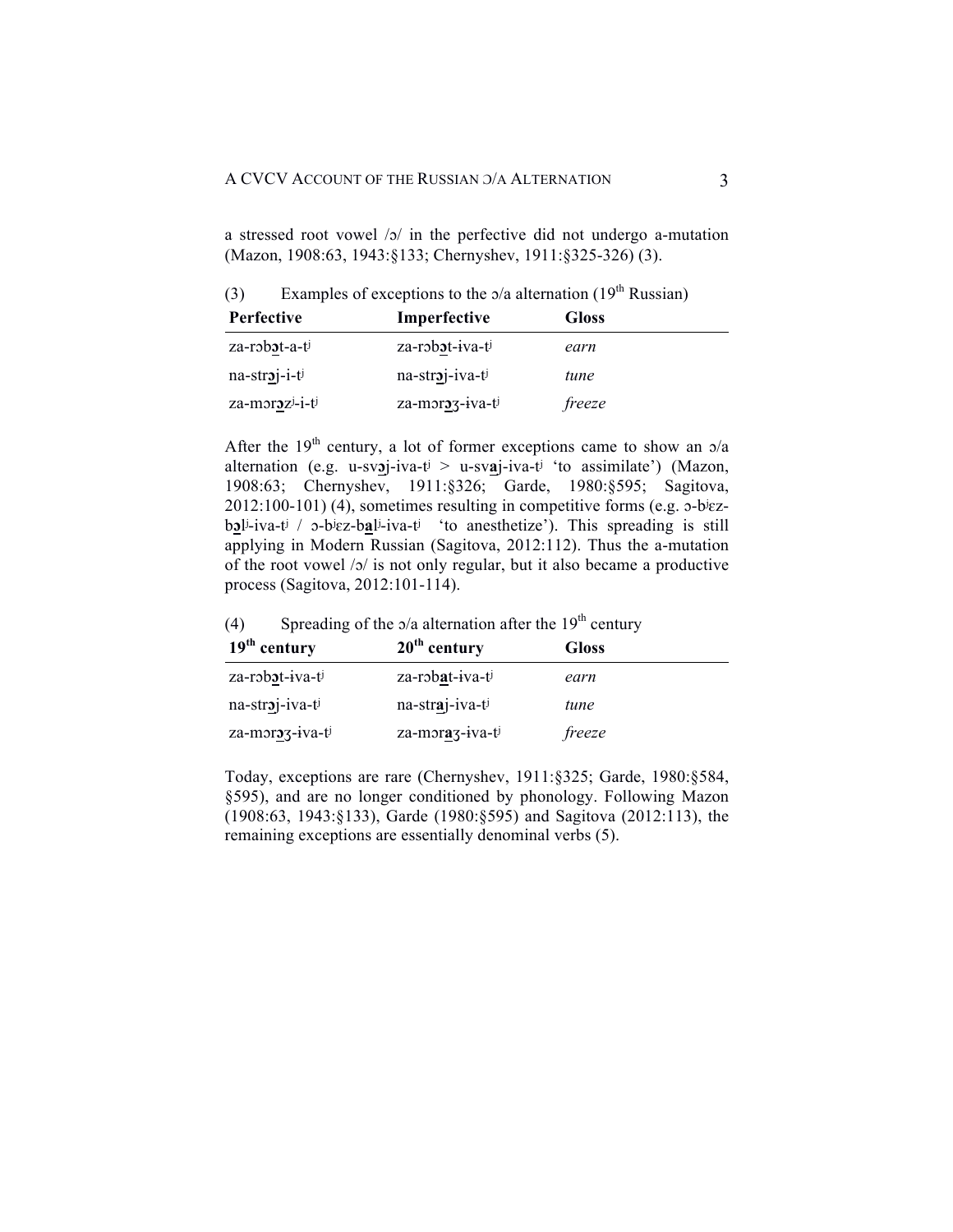| Russian)                         |              |                      |              |
|----------------------------------|--------------|----------------------|--------------|
| Imperfective                     | <b>Gloss</b> | Noun                 | <b>Gloss</b> |
| 3-zabot <sup>5</sup> -iva-ti     | disquiet     | zabot-a              | care         |
| 0-pozori-iva-ti                  | disgrace     | pozor                | shame        |
| ο-biεz-pokoj-iva-ti              | perturb      | pokoj                | peace        |
| u-polnomot <sup>f</sup> i-iva-ti | empower      | polnomotije          | power        |
| za-ftop-iva-ti                   | darn         | ftop-ka              | darn         |
| za-po-dozri-iva-ti               | suspect      | $d$ <sub>220</sub> r | watch        |
| za-xlop-iva-ti                   | slam         | $x \log -\delta k$   | clap         |
| u-zakoni-iva-ti                  | legalize     | zakon                | law          |
| pod-zador <sup>j</sup> -iva-ti   | defy         | zador                | ardor        |
| ot-fliop-iva-ti                  | spank        | $\int$ liep- $2k$    | spank        |
| pro-srot <sup>j</sup> -iva-ti    | let expire   | srok                 | term         |
| prie-obraz-ov-iva-ti             | transform    | obraz                | form         |

(5) Examples of denominal verbs with no  $\alpha/a$  alternation (20<sup>th</sup>) Russian)

Verbs with a suffix -ɔv count as *one* exception: the absence of ɔ/a alternation is conditioned by -ɔv. This suffix is defined as denominal in Mazon (1908:63; 1943:§133), Meillet (1924:§234, §321) and Garde (1980:§553). It derives: **i.** adjectives from nouns (e.g. dʲɛd-ɔv 'of grandfather'); **ii.** verbs from nouns (6); and also **iii.** some verbs from foreign roots (e.g. tramb-ɔv-a-tʲ < germ. *trampeln* 'to trample', etc.).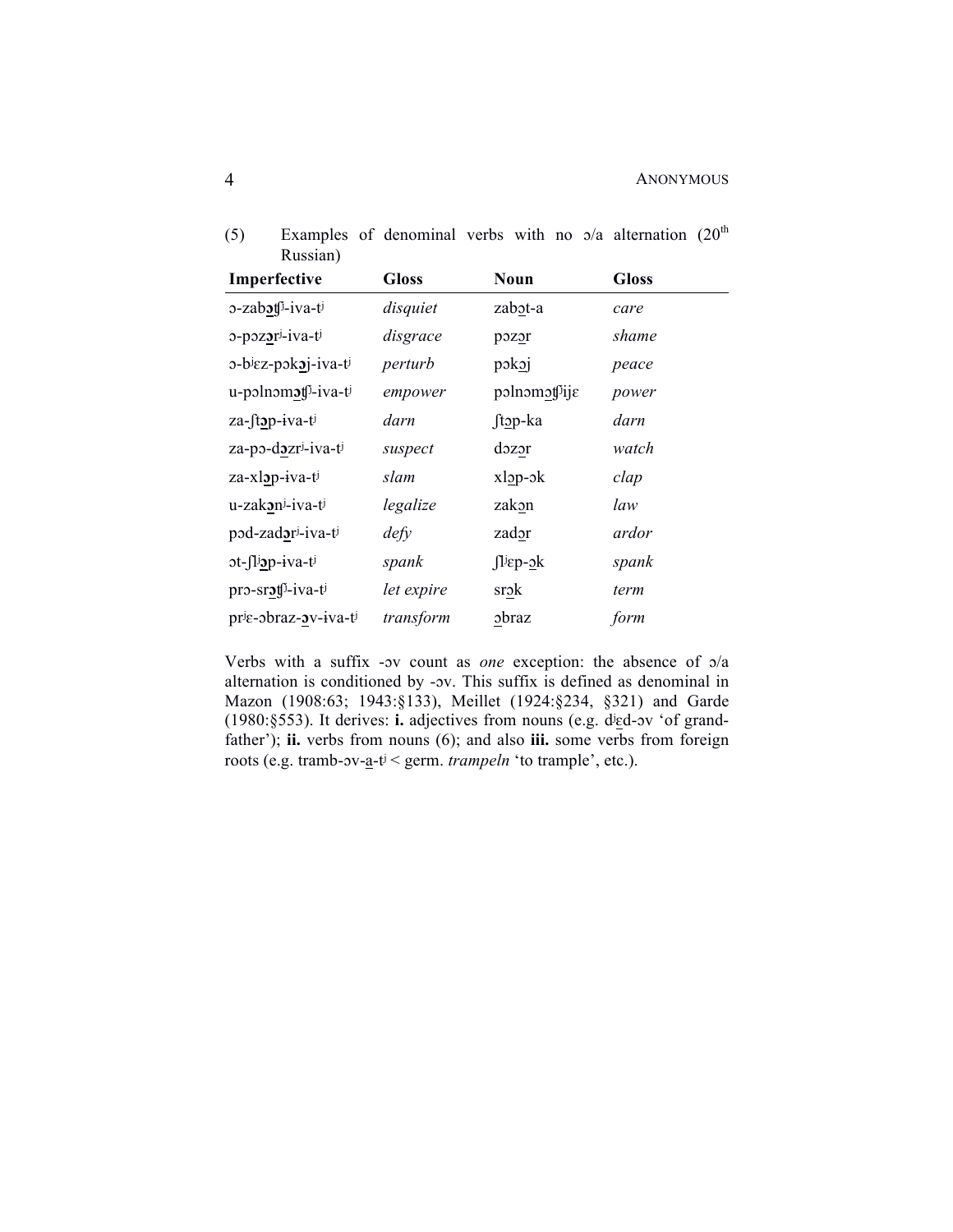| (6) | Examples of denominal suffix - $ov(20^{th}$ Russian) |  |  |  |
|-----|------------------------------------------------------|--|--|--|
|     |                                                      |  |  |  |

| Imperfective                                | <b>Gloss</b>       | Noun                 | <b>Gloss</b> |
|---------------------------------------------|--------------------|----------------------|--------------|
| $pr_{\xi}$ -obraz- $\delta v$ -iva-ti       | transform          | $_{\rm 2}$ braz      | form         |
| raz-tolk- <b>2v</b> -iva-t                  | explain            | tolk                 | sense        |
| za-voj- <b><i>x</i></b> -iva-ti             | conquer            | voj-na               | war          |
| vi-torg- <b>ov</b> -iva-ti                  | bargain            | torg                 | bargain      |
| za-intrig- <b>2v</b> -iva-ti                | intrigue           | intrig-a             | intrigue     |
| pierie-ariend- <b>av</b> -iva-ti            | sublet             | ariend-a             | lease        |
| za-brak- <b><i>x</i></b> -iva-t             | reject             | brak                 | flaw         |
| plerle-gaz- <b><i>x</i></b> -iva-tl         | give a boost (car) | gaz                  | gas          |
| pri-park- <b><i>x</i></b> -iva-ti           | park               | p <u>a</u> rk        | (car) park   |
| $ob-vor-v-iva-t$                            | deprive            | $v_2r$               | thief        |
| za-strax- <b>av</b> -iva-ti                 | insure             | strax                | anxiety      |
| 0-ftraf- <b>ov</b> -iva-t                   | fine               | ftraf                | fine         |
| raz-o-tf <sup>j</sup> ar- <b>ov</b> -iva-tj | disappoint         | tf <sup>j</sup> ar-i | charms       |
| raz-kriitiik- <b><i>sv-iva-ti</i></b>       | criticize          | kriitiik-a           | critism      |

Hence the following generalization: *exceptions to the ɔ/a alternation are denominal verbs*. However, it does not mean that all denominal verbs are exceptions (i.e. za-robat-iva-t<sup>j '</sup>to earn', derived from robot-a 'to work').

### *1.2 Issue*

In sum, I showed in the preceding sub-section that there is a correlation between ɔ/a alternation and stress in Russian. First, the ɔ/a alternation is correlated to a pre-suffixal stress. Second, exceptions to the ɔ/a alternation were correlated, before the  $19<sup>th</sup>$  century, to the occurrence of a stressed root vowel /ɔ/ in the perfective form. Thus I formulate the questions in (7).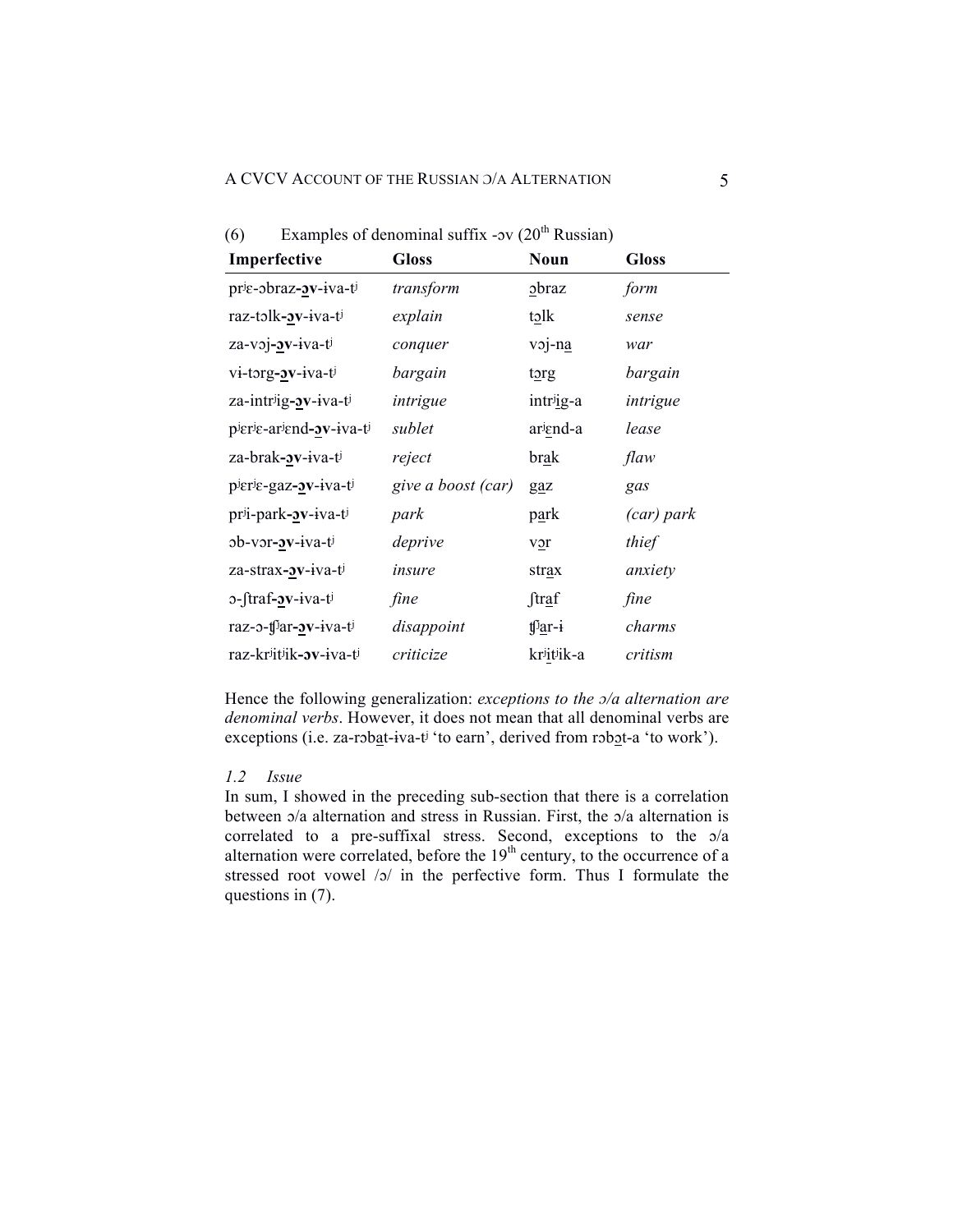- (7)
- a. How to account for the fact that -ɨva involves both an ɔ/a alternation and a pre-suffixal stress?
- b. How to account for the fact that a stressed root vowel /ɔ/ in the perfective form of verbs conditions (before the  $19<sup>th</sup>$  century) the absence of ɔ/a alternation in the imperfective form ending with ɨva?

I address these two questions in the following sections. I show that these questions are closely related to the issue in (8).

(8) How to account for the fact that only  $\frac{1}{2}$  alternates with  $\frac{1}{2}$ ?

## **2 Framework and Representation**

In this section, I introduce: **i.** the representation of the -ɨva suffix that I proposed in Anonymous (XXXX); and **ii.** some basic facts about the CVCV framework (Lowenstamm, 1996; Scheer, 2004; among others).

#### *2.1 The Representation of -ɨva*

In Anonymous (XXXX), I proposed a representation of the -ɨva suffix based on Coats (1974) and Feinberg (1980). I give a brief overview of this representation in this sub-section. Coats (1974) and Feinberg (1980) agree that -ɨva is the realization of two suffixes -aj (i.e. underlyingly /-ajaj/). Following Coats (1974), the first suffix -aj is an unstressed thematic vowel. For Feinberg (1980), it is the stressed imperfectivizing suffix -aj (see Garde, 1980:§582 and Melvold, 1989:295 about the stress property of this suffix). In the last section, I will propose that both representations occurred during the history of Russian: **i.** -ɨva with an unstressed suffix aj could sometimes occur in the  $19<sup>th</sup>$  century; but then **ii.** -iva with a stressed suffix -aj spread to all forms during the  $20<sup>th</sup>$  century.

According to these analyses, the vowel of the first suffix needs to be reduced to [i] (for obscure reasons)<sup>4</sup>, and an intervocalic  $j/v$  alternation occurs. We get  $-iva(i)$ . To explain the reduction of  $a/\sqrt{a}$ , I proposed in Anonymous (XXXX) that: **i.** both -aj suffixes are phonological

 <sup>4</sup> [ɨ] is not the regular reduced form of the vowel /a/.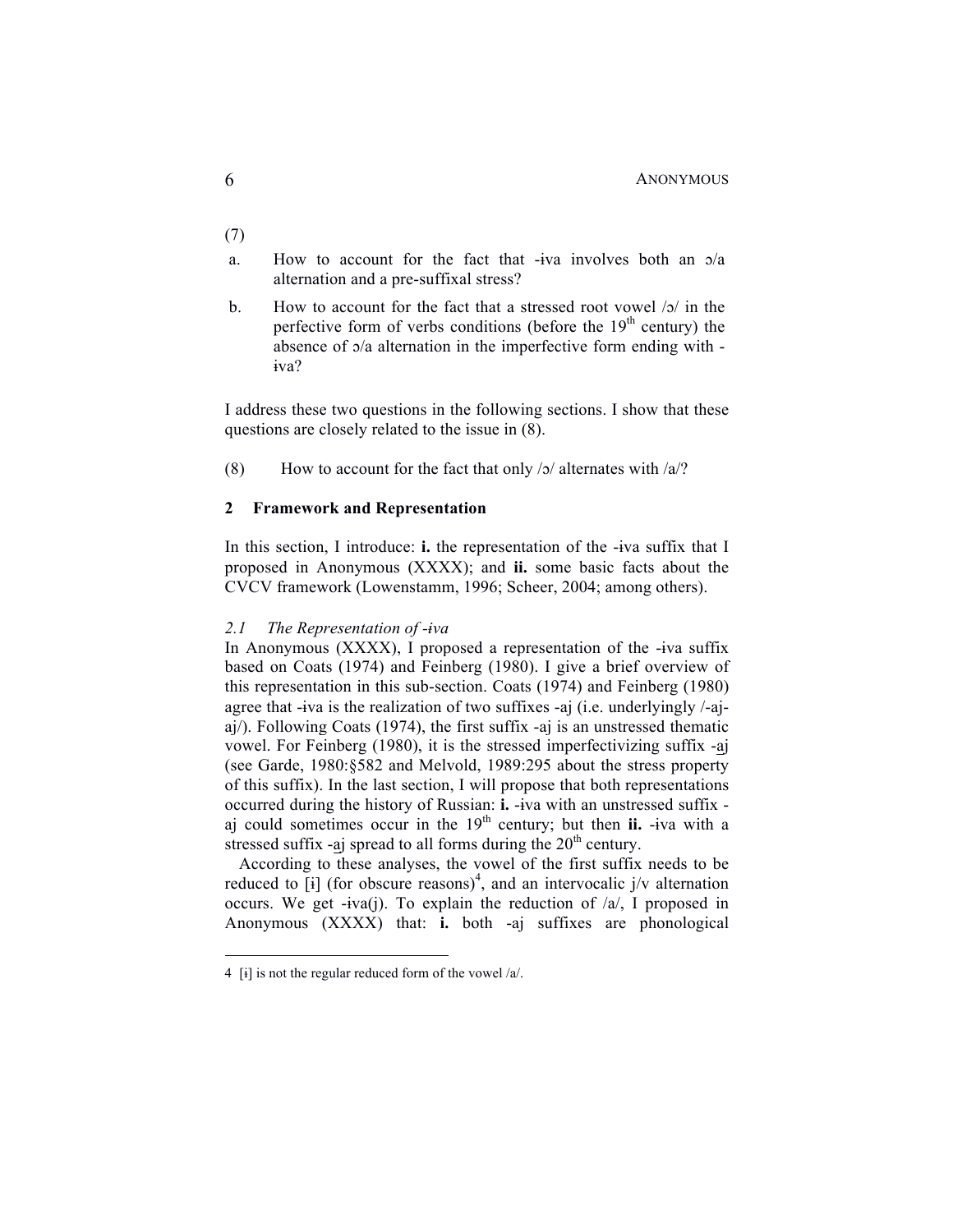exponents of a head v; and **ii.** the vowel [ɨ] is an expletive root (see Faust, 2011:223 for Modern Hebrew) inserted in order to avoid a succession of two identical heads. See the corresponding complex head in (9).

$$
(9) \qquad \text{/aj-i-aj/}
$$



I assumed in Anonymous (XXXX) that the vowel /ɨ/ of the expletive root is floating (represented between round brackets in 10a). In order to be realized, it associates to the nearest vocalic position on the left<sup>5</sup> (i.e. the vocalic position of the first suffix -aj) (10a). Accordingly, /a/ is delinked (it becomes floating) and we get -iva(j) (after intervocalic  $v$ ) alternation) (10b).



| a. underlying: /-aj-i-aj/ |                                             | b. surface: -iva          |    |  |  |  |  |
|---------------------------|---------------------------------------------|---------------------------|----|--|--|--|--|
|                           | $\left( \frac{1}{2} \right)$                | (a)                       |    |  |  |  |  |
| XX                        | XX                                          | XX                        | XX |  |  |  |  |
|                           |                                             |                           |    |  |  |  |  |
|                           | $a \quad i \quad - \quad - \quad a \quad i$ | $\frac{1}{2}$ v - Ø - a j |    |  |  |  |  |

The advantage of this representation  $-$  except the fact that the change from  $a/d$  to  $[i]$  on the surface is now motivated – is that we do not get the suffix -iva only, but also a floating vowel  $\alpha$  (10b). If we assume that this floating vowel originally belongs to the stressed imperfectivizing suffix -

 <sup>5</sup> Segmental assimilation is most often supposed to occur leftward (Javkin, 1979).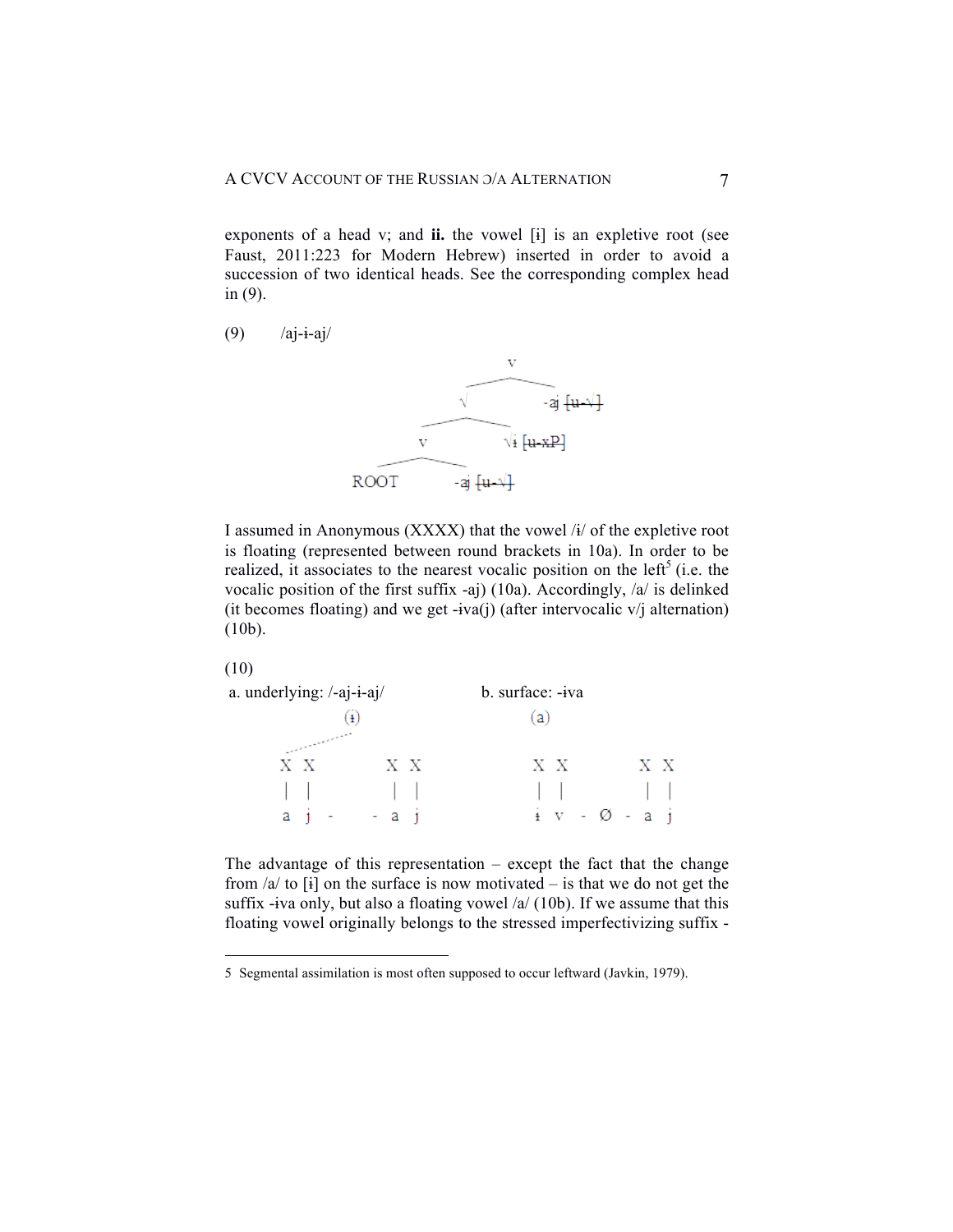aj (see Feinberg, 1980), then it should also be stressed. In Anonymous (XXXX), I argued that this floating stressed vowel /a/ is responsible for the ɔ/a alternation and for the stress shift to the pre-suffixal syllable: after it was delinked, /a/ aims to be realized. For this purpose, it moves to the nearest vocalic position on the left (11).

(11)

|                                 |  |  |          | (a) |  |  |     |
|---------------------------------|--|--|----------|-----|--|--|-----|
|                                 |  |  | المتعمول |     |  |  |     |
| XX XXXX XX                      |  |  |          |     |  |  | X X |
|                                 |  |  |          |     |  |  |     |
| $n a - b r$ $s - i v - 0 - a i$ |  |  |          |     |  |  |     |

If this vowel is an underlying  $\sqrt{2}$ , it is delinked and replaced by the stressed  $a/$ : both  $a/a$  alternation and pre-suffixal stress are obtained (12).

(12) na-bras-ɨva-tʲ

 $\begin{array}{cccccccccc} \mathbf{X} & \mathbf{X} & & \mathbf{X} & \mathbf{X} & \mathbf{X} & \mathbf{X} & & \mathbf{X} & \mathbf{X} & & \mathbf{X} & \mathbf{X} & & \mathbf{X} & \mathbf{X} \end{array}$  $\begin{array}{cccccccccccccccccc} | & | & | & | & | & | & | & | & | & | & | & | & | & | & | \\ n & a & - & b & r & \underline{a} & s & - & \underline{i} & v & - & \varnothing & - & a & j \\ \end{array}$ 

 $(c)$ 

Thus this representation accounts for: **i.** the fact that -ɨva involves an amutation, and not an i- or u-mutation (or whatever); and **ii.** the fact that ɨva involves a pre-suffixal stress. In this paper, I aim to show more precisely what happens phonologically. That is: **i.** why only /ɔ/ undergoes an a-mutation; and **ii.** how is stress always shifted to the presuffixal vowel?

#### *2.2 The CVCV Framework*

2.3.1 Basic Facts. The CVCV framework is an autosegmental approach to phonology that supposes that the skeleton is made of a sequence of consonant and vowel positions (i.e. C and V respectively). The melodic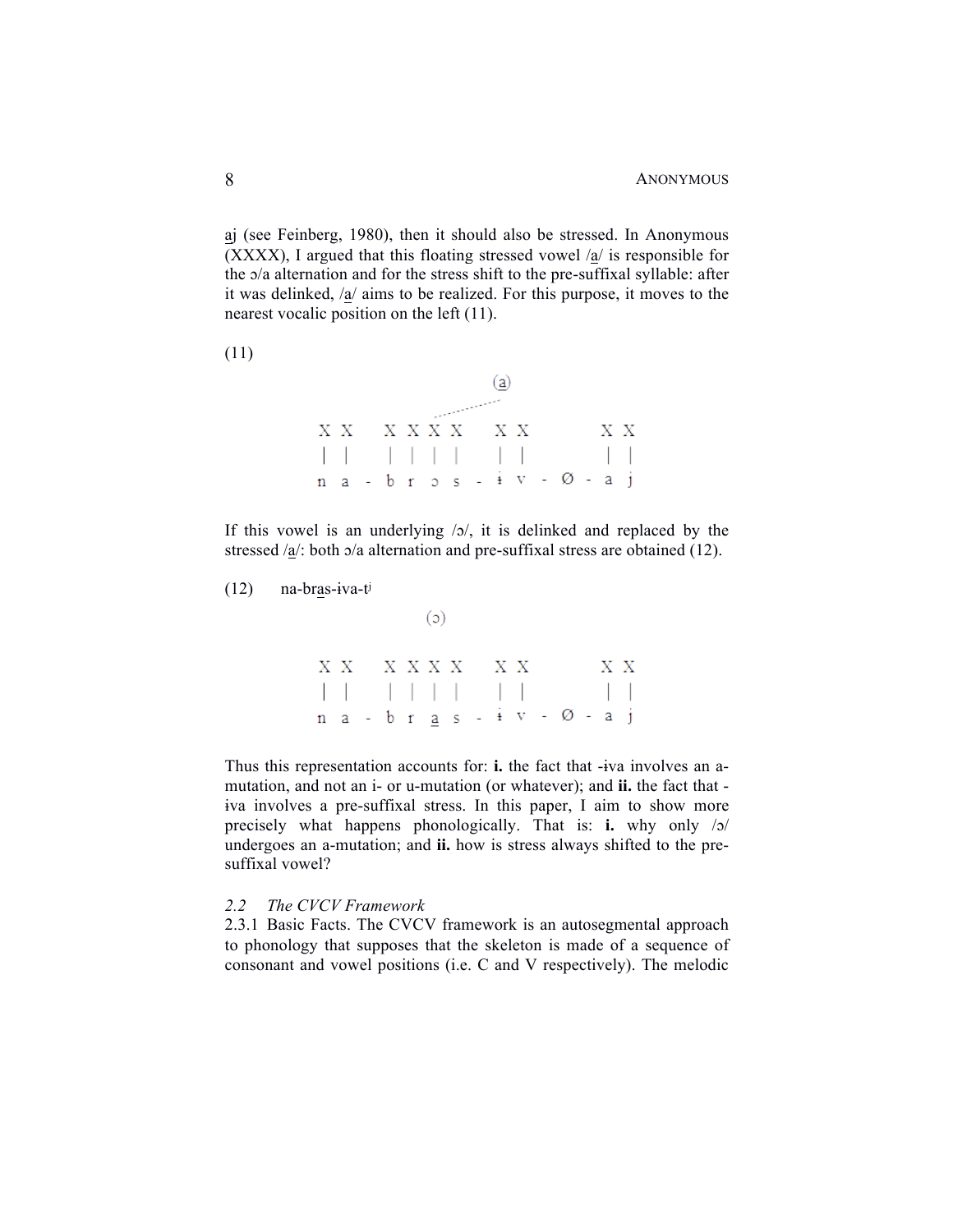content is associated to these positions via association lines: **i.** long segments are associated to two C- or V-positions (13a); **ii.** a melodic material that is not associated to the skeleton is floating (13b); and **iii.** a skeletal position that is not associated to melody is unexpressed.



CVCV follows the universal association convention in (14) (Lowenstamm, 2003).

- (14) Universal Association Convention
	- a. consonants associate to C-positions, and vowels to V-positions
	- b. the melody is associated to the skeleton from left to right
	- c. association lines cannot cross (LCC)
	- d. adjacency of two identical melodic materials is forbidden (OCP)
	- e. the remaining skeleton units (i.e. CV) are identified by spreading

2.2.1 Element Theory. CVCV (which is a theory of the skeleton) is inextricably linked to the element theory (which is a theory of the melodic content) introduced in Kaye, Lowenstamm and Vergnaud (1985) and later developed in Backley (2011), among others. Following this theory, vowels are made of some sets of features called *elements* (and represented with capital symbols). Each element (e.g. A, I, U, and the zero element  $(a)$  can be a head (underlined) or an operator<sup>6</sup>.

Russian vowels (both plain and reduced forms<sup>7</sup>) are represented in (15). The vowels  $\frac{i}{\sqrt{2}}$ ,  $\frac{i}{\sqrt{2}}$  and  $\frac{i}{\sqrt{2}}$  are never reduced (Garde, 1980:§102). I

 <sup>6</sup> A head shares all its features, and an operator shares only its *marked* feature (see Kaye, Lowenstamm and Vergnaud, 1985 for details).

<sup>7</sup> The reduction in palatalized context is not relevant for the present study. Just note that the palatalized context shares an I element with the reduced vowel.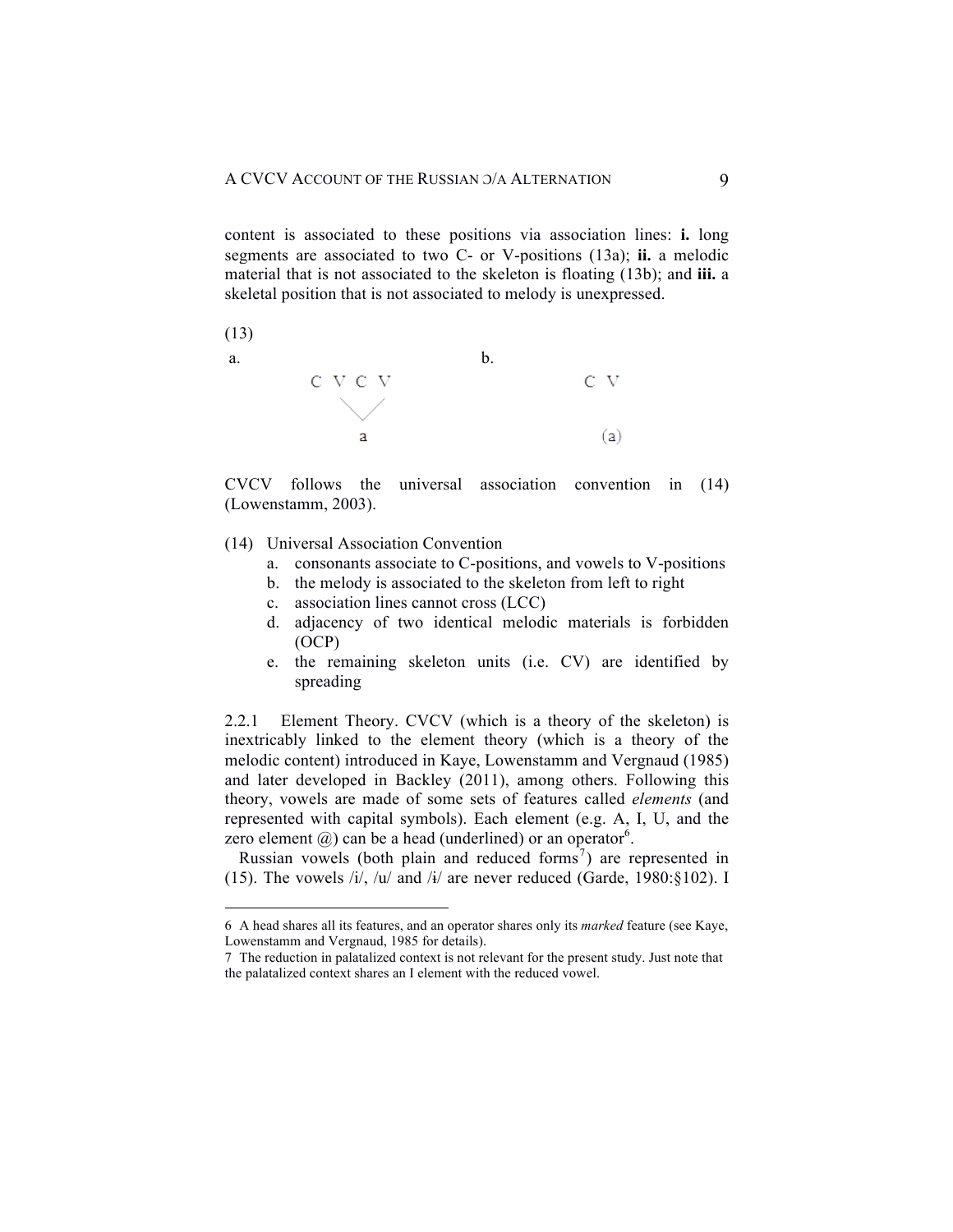deduce that, in unstressed contextː **i.** only the operators I and U are lost; and **ii.** the head element A loses its head function (it is also lost after *always hard* consonants  $\langle \int$ ,  $\frac{\pi}{3}$ ,  $\frac{\pi}{2}$ . The most important fact to retain is that /ɔ/ is reduced to a single element A in unstressed (non palatalized) context.

| (15) |  |  |  |  | Representation of Russian vowels (element theory) |  |
|------|--|--|--|--|---------------------------------------------------|--|
|------|--|--|--|--|---------------------------------------------------|--|

| <b>Plain vowels</b> |     |     |     |              | <b>Reduced vowels</b><br>(non palatalized context)                 |   |                                              |  |  |
|---------------------|-----|-----|-----|--------------|--------------------------------------------------------------------|---|----------------------------------------------|--|--|
|                     |     |     | ′u∕ |              | -                                                                  |   | -                                            |  |  |
| AI                  | /ε/ | AU  | /ാ/ | $ 0 \rangle$ |                                                                    | A | $\left[ \mathfrak{d}, \Lambda \right]^{8,8}$ |  |  |
| A                   | /a/ | (a) | /∔/ | ΙA           | $\left[\begin{smallmatrix} 2 & \Lambda \end{smallmatrix}\right]^9$ |   | -                                            |  |  |

The specificity of CVCV with regard to element theory is that the phonetic realization of elements can be conditioned (in some languages) by their length. Lowenstamm (1991) argues that: **i.** a non branching element is likely not to be realized (16a); when **ii.** a branching element is phonetically expressed, but it can be realized as a short segment (16b).

(16)

- a.  $/a/ \rightarrow [i]$
- b.  $/aa/ \rightarrow [a]$

This abstractness of CVCV representations is particularly relevant for the present study.

2.2.2 Representation of Russian stress. In the frame of CVCV, Larsen (1998) (and then Lowenstamm, 1996; Scheer, 2000; Anonymous, XXXX; among others) proposed that stress is represented by length: a CV unit is inserted on the right of the *stressed* nucleus, thus accounting

<sup>8</sup> After the consonants  $\overline{3}$ ,  $\int$  and ts,  $\frac{\pi}{3}$  is reduced to  $\overline{a}$  (i.e. [i]), when it directly precedes the stress.

<sup>9 [</sup> $\Lambda$ ] is found in pre-tonic position. The reason why /ɔ/ and /a/ reduce to [ $\Lambda$ ] in pre-tonic context is not relevant here: only the neutralization of these two vowels is phonologically relevant. Thus, I here assume that the contrast between [ʌ] and schwa is phonetic.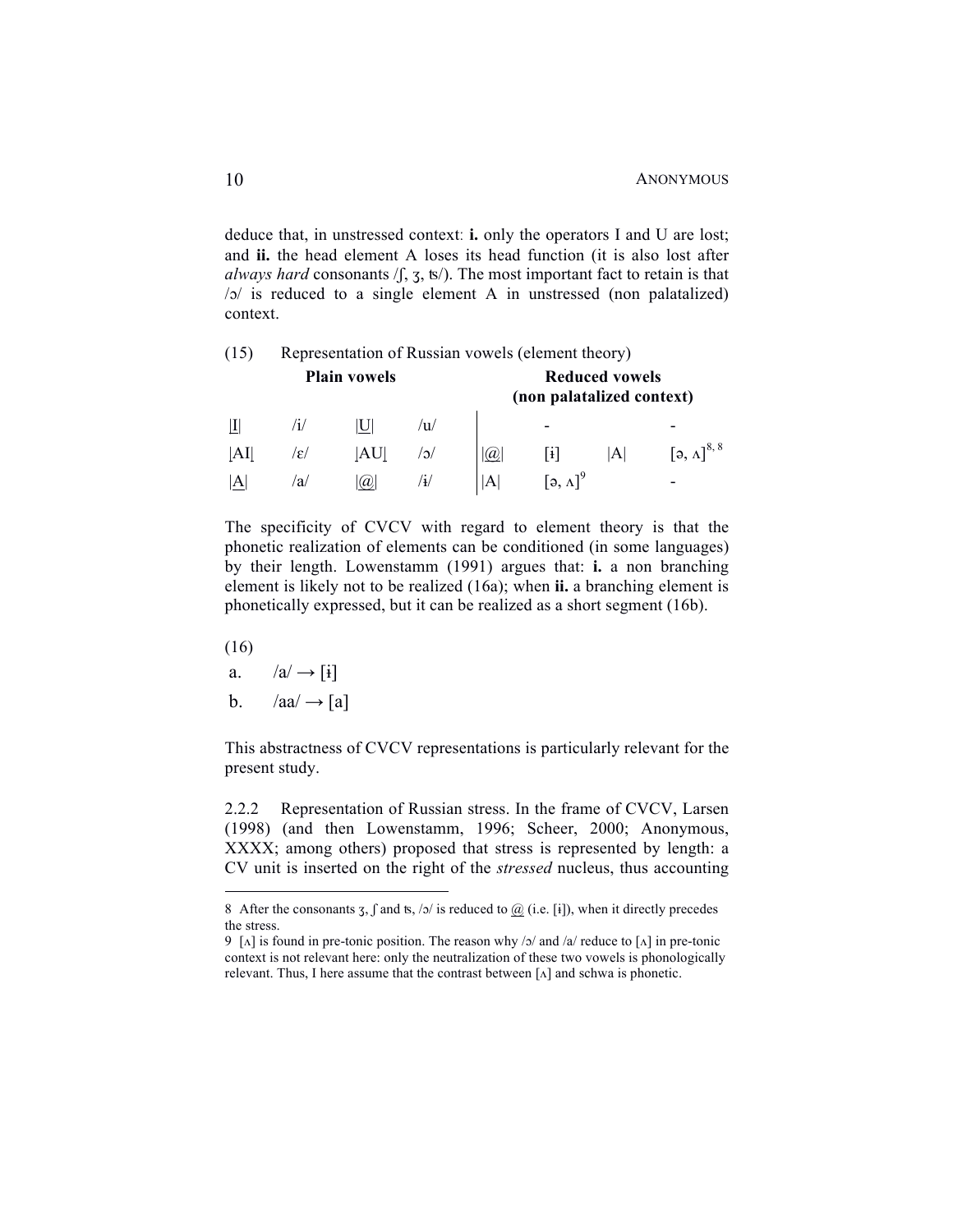for Tonic Vowel Lengthening in languages like Italian. After the *stress CV* (represented with square brackets) was inserted, the tonic vowel spreads (17) in order to satisfy the association convention in (14e).

(17) Italian /
$$
f_{\text{ato}} \rightarrow
$$
 [ $f_{\text{aato}}$ ]



I assume that this representation accounts for Russian stress, and especially for the reduction of unstressed vowels (e.g. compare stressed vowels in 18a with their unstressed counterparts in 18b).

(18) Examples of Russian vowel reduction

| a. | $\sqrt{g\text{arat}}$                                        | city          | $\mathbf{b}$ . [gar $\Lambda$ da] | cities         |
|----|--------------------------------------------------------------|---------------|-----------------------------------|----------------|
|    | $[n\underline{\mathbf{a}}\mathbf{f}^{\mathsf{T}}\mathbf{I}]$ | he began      | [nət $\beta$ ila]                 | she began      |
|    | $[3:$ et $\emptyset]$                                        | burn sth (PF) | [3:igat]                          | burn sth (IPF) |

Following Zlatoustova (1953), Fedorova (1971), Chistovich *et al.* (1976), Al'muhamedova and Kul'sharipova (1980:47), Svetozarova (1982:155- 158), Kasatkina (1996), Crosswhite (2000:5-7), Krivnova (2004), Knjazev (2006:43), Shastina (2011) and Apushkina (2013) (among others), one of stress correlates in Russian is vowel length: stressed vowels are longer than unstressed vowels. Thus I propose the representation of the word /gɔrɔd/ in (19). Stress is represented by an *extra* CV unit (in brackets) on the right of the phonetically stressed nucleus. This CV unit is identified by spread of the vowel on the left (see 14e). As a consequence, all the elements of this vowel are branching and thus phonetically expressed (see Section 2.2.2). We get [ɔ] (see 15). On the contrary, the unstressed vowel cannot branch. Thus all the operators I and U are delinked (i.e. they are floating). We get [ə].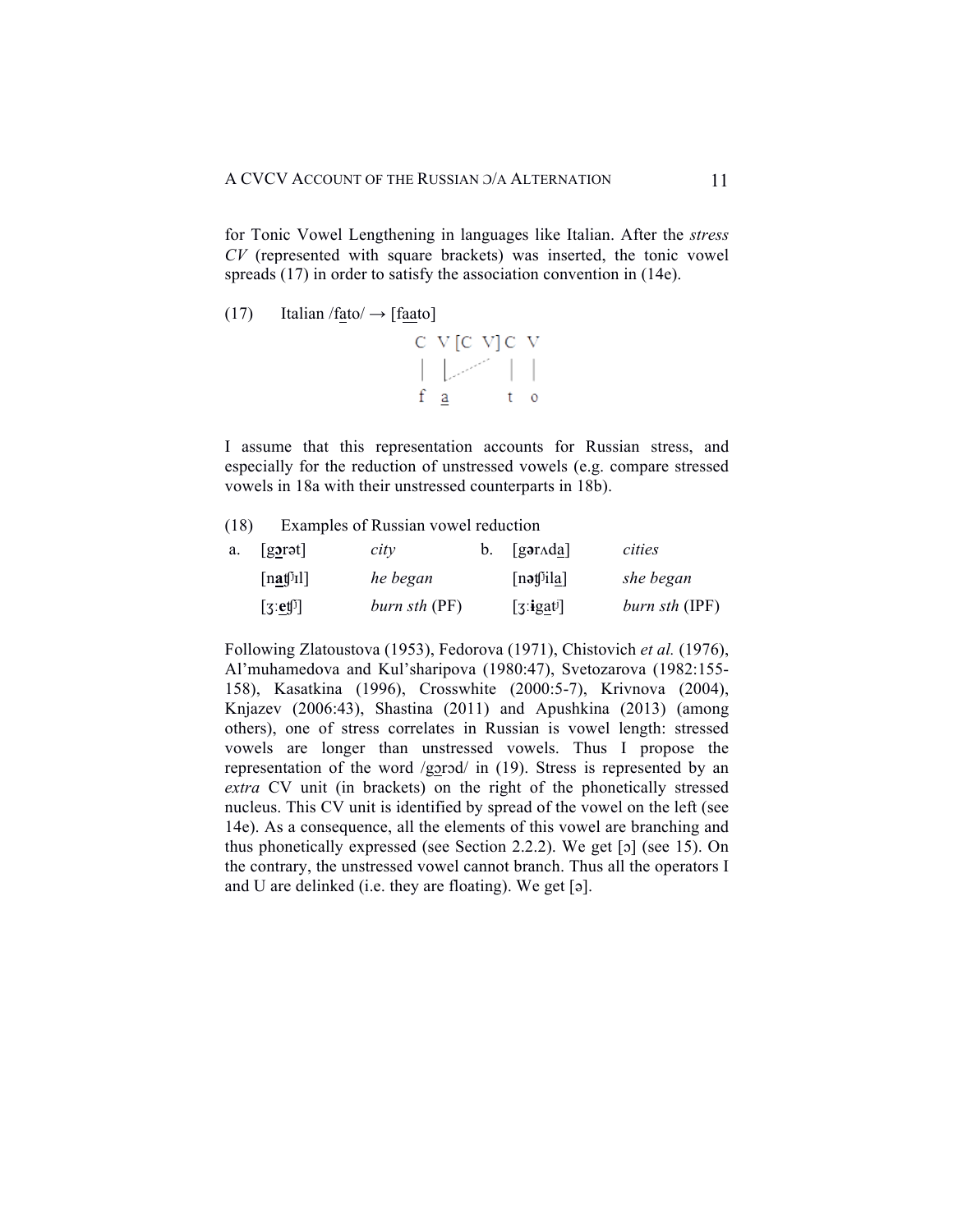(19) Russian /gorod/  $\rightarrow$  [gorot]



After having introduced these basic facts, I now propose a CVCV account of the issues in (7) and (8), repeated in (20).

(20)

- a. How to account for the fact that -ɨva involves both an ɔ/a alternation and a pre-suffixal stress?
- b. How to account for the fact that a stressed root vowel /ɔ/ in the perfective form of verbs conditions (before the  $19<sup>th</sup>$  century) the absence of ɔ/a alternation in the imperfective form ending with ɨva?
- c. How to account for the fact that only  $/2$  alternates with  $/a$ .

## **3 The Proposed Account**

In this section, I propose an account of: **i.** the fact that -ɨva involves a pre-suffixal stress; **ii.** the fact that only /ɔ/ can undergo an a-mutation; **iii.** the fact that a stressed root vowel  $\sqrt{2}$  (in the perfective) did no't undergo any a-mutation during the  $19<sup>th</sup>$  century; and **iv.** the fact that the exceptions to the ɔ/a alternation today are restricted to denominal verbs.

## *3.1 The Pre-Suffixal Stress*

In Section 2.1, I briefly presented a representation of the -ɨva suffix that makes it possible to motivate the a-mutation involved by -ɨva. Following this representation, -ɨva is the realization of two suffixes -aj with an intervening floating vowel /ɨ/ (boxed) (see Section 2.1) (21).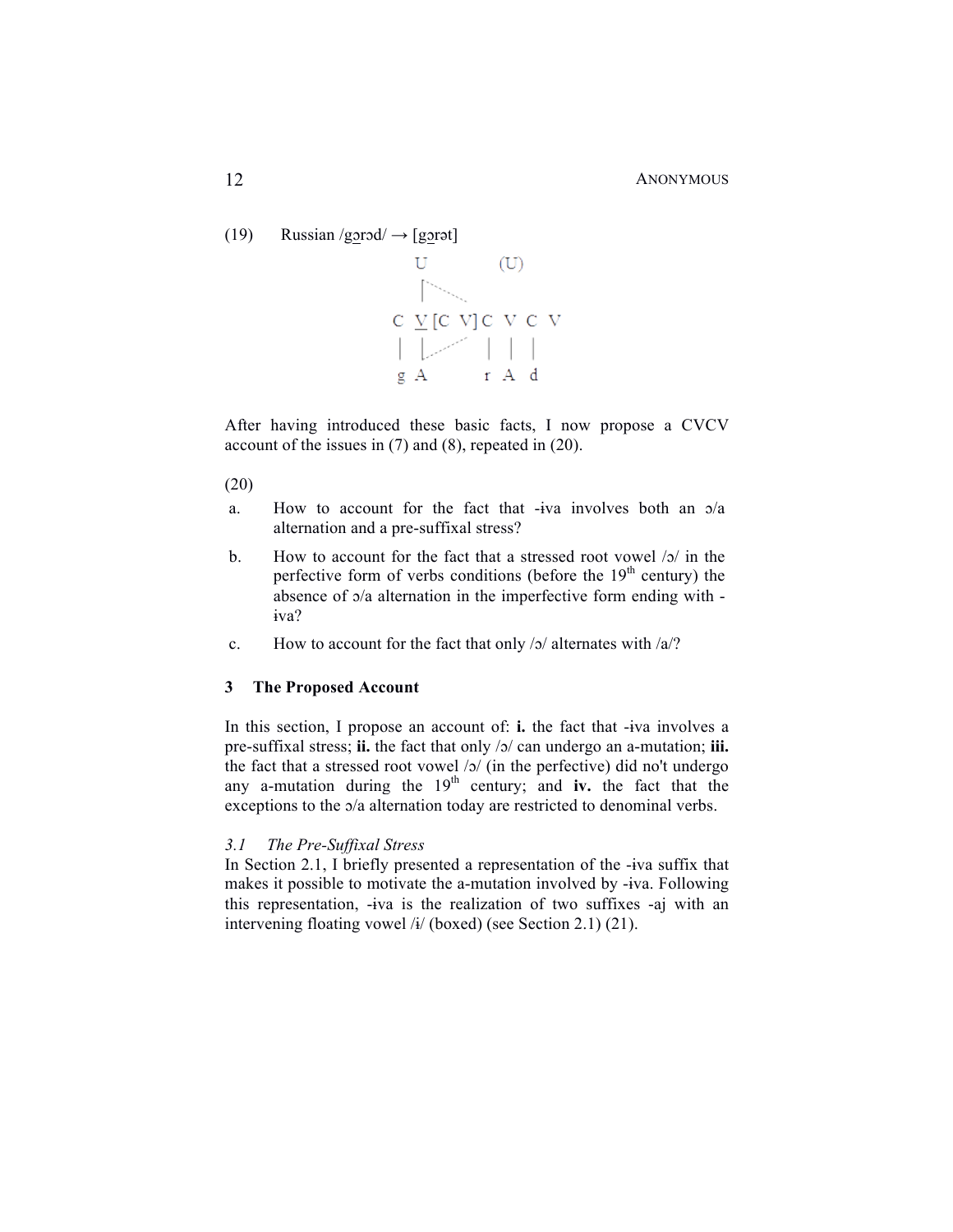(21) /aj-ɨ-aj/ (underlying form)



Note that this set of suffixes is not necessarily added to a stem as a monolithic bloc. See for example the representation of the perfective verb na-brɔs-a-tʲ 'to sketch sth' in (22): it already contains a stressed suffix -aj (boxed). (Remember that stress is now represented with vowel length.)

(22) /na-brɔs-aj-/ (underlying form)



The derivation of the imperfective form ending with -ɨva results from the suffixation of a *new* imperfectivizing suffix -aj and an intervening floating vowel  $\frac{1}{4}$  (boxed) (23). However, note that in perfective stems ending with another suffix than -aj (e.g. s-pros<sup>j</sup>-i-t<sup>j 'to</sup> ask'), the derivation of the imperfective form ending with -ɨva (e.g. s-praʃ-ɨva-tʲ) implies a suffixation of the two suffixes -aj simultaneously (see Coats, 1974; Feinberg, 1980; and Anonymous, XXXX for argumentation).

(23) /na-brɔs-aj-ɨ-aj-/ (underlying form)

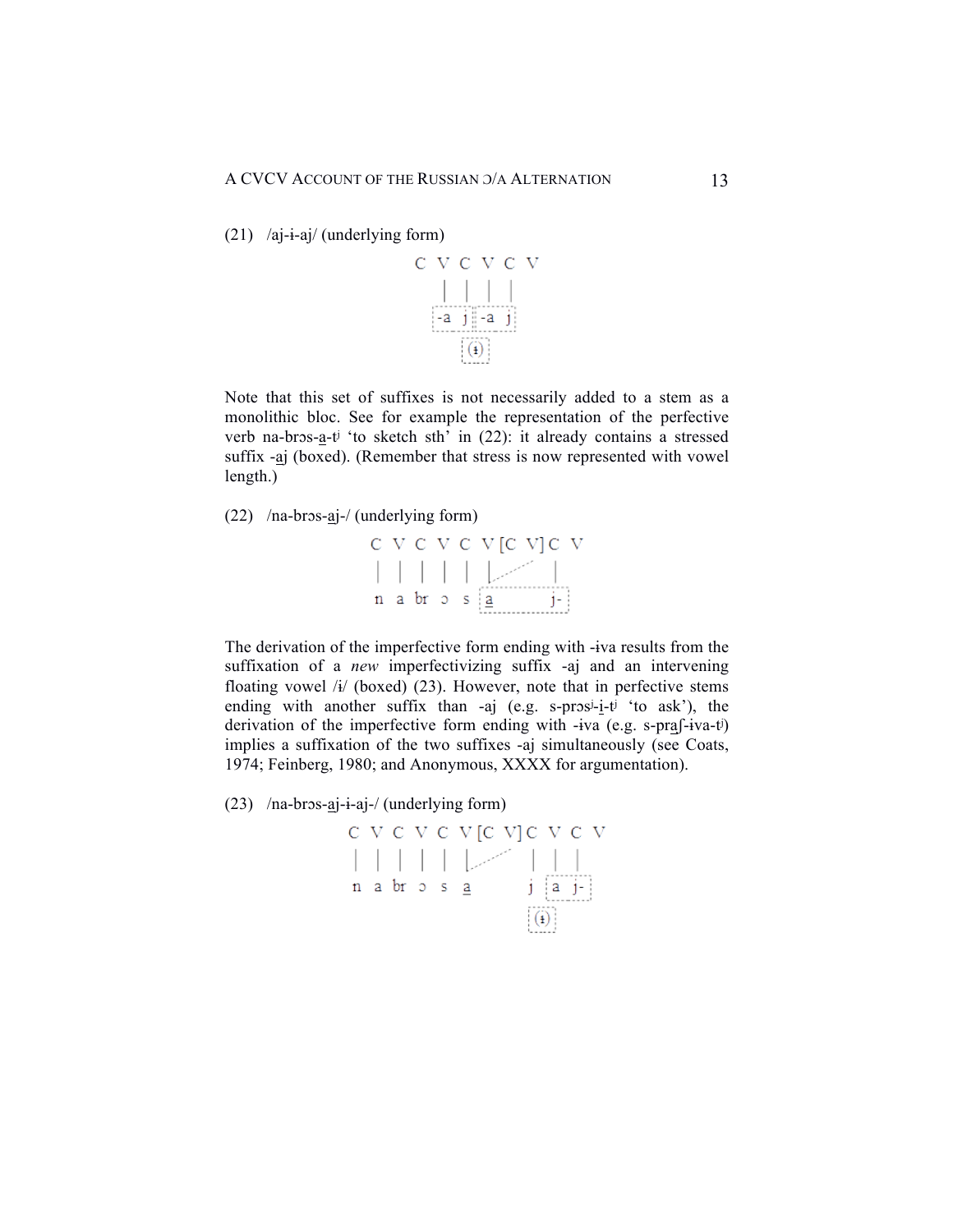Now, the question is: how is the surface form (e.g. na-bras-ɨva-tʲ) derived? In Anonymous (XXXX) (see Section 2.1), I argued that the floating vowel /ɨ/ *forces* the vowel of the first suffix -aj to shift to the root and replace the vowel /ɔ/ (see 10, 11, 12). Thus, the suffix vowel /a/ in na-brɔs-a-tʲ and the a-mutated root vowel in na-bras-ɨva-tʲ are analyzed as the same item. There is no need for a readjustment rule or a set of features arbitrary involved by -ɨva in the morpho-syntactic tree (*contra* Gribanova, 2015).

But it is still unclear how stress phonologically moves from one skeletal position to another. In fact, I now aim to argue that neither the suffix vowel nor the stress really move. Compare the surface representations of the perfective na-brɔs-a-tʲ 'to sketch sth' (24a) and its secondary imperfective form na-bras-iva-t<sup>j</sup> in  $(24b)^{10}$ . We can observe that the suffix vowel in (24a) and the a-mutated vowel in (24b) are associated to the same (third) position of the skeleton in both cases. There is no vowel shift.

(24)



Thus I propose the following phonological derivation of secondary imperfectives ending with -ɨva. After /-aj-ɨ-aj/ was suffixed (see 23): **i.** /j/ alternates with /v/ (see Coats, 1974); and **ii.** the floating vowel /ɨ/ associates to the nearest vocalic position on the left (25).

 <sup>10</sup>For convenience, the consonants b and r are represented on the same C-position, and the infinitive suffix -tʲ is not represented.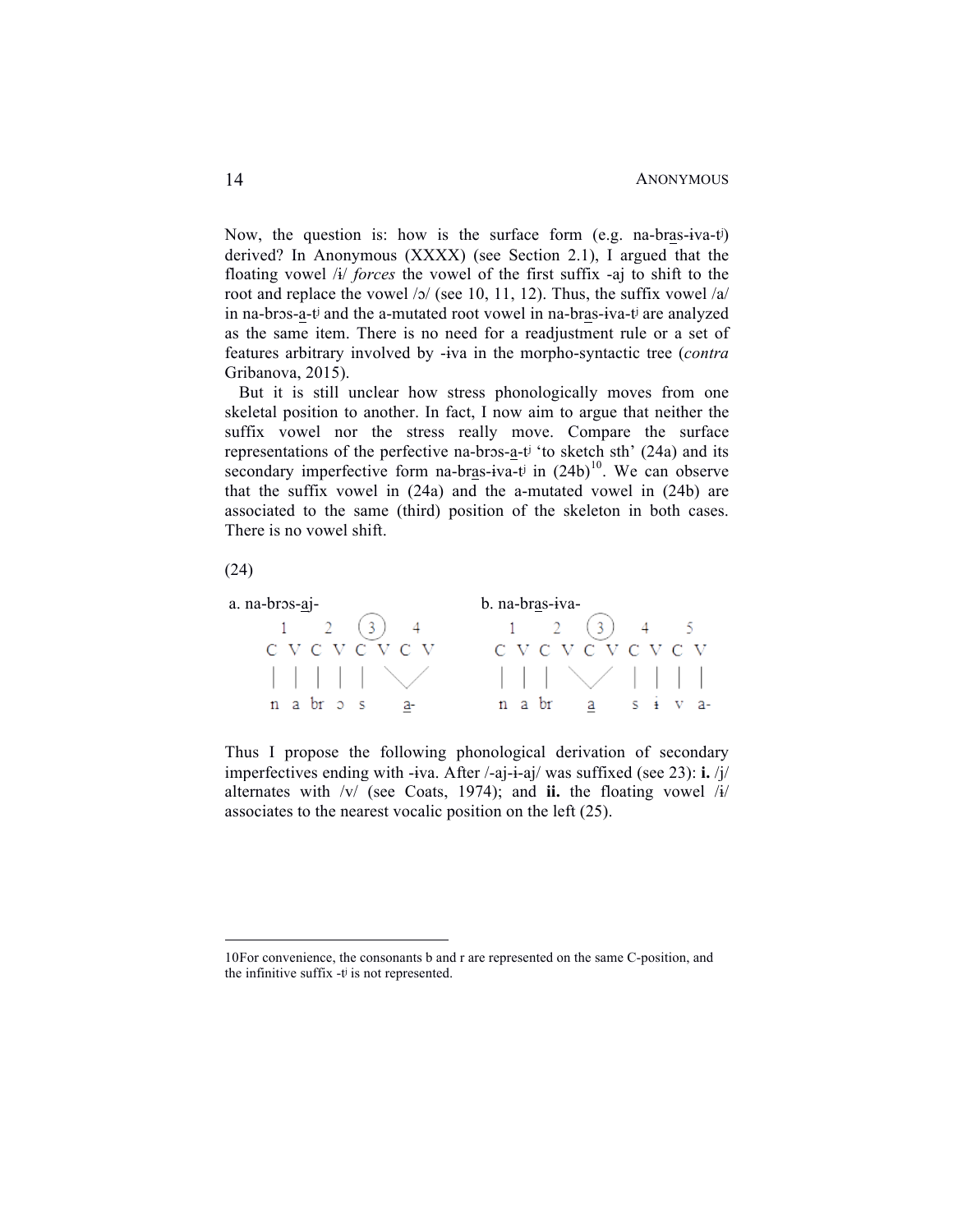It results a hiatus (26), which is, in Russian, prohibited between a root vowel and a suffix vowel, or between two suffix vowels (i.e. at the right edge of the word; see Jakobson, 1948:159; Garde, 1972:372).

(26)

|  |  | C V C V C V C V C V C V                                                                                                                                                                        |  |  |  |
|--|--|------------------------------------------------------------------------------------------------------------------------------------------------------------------------------------------------|--|--|--|
|  |  |                                                                                                                                                                                                |  |  |  |
|  |  | $\begin{array}{ccc} n & a & br & o & s & a & i \\ \end{array} \begin{array}{ccc} \end{array} \begin{array}{ccc} \text{a} & & i \\ \end{array} \begin{array}{ccc} \text{v} & a & j \end{array}$ |  |  |  |
|  |  |                                                                                                                                                                                                |  |  |  |

Consequently, I assume that the apparent *moving* of the vowel /a/ is the effect of a metathesis: the consonant /s/ associates to the C-position that follows /a/ (see 27) in order to repair the hiatus in (26).

(27)

 $C V C V C V [C V] C V C V$ 

Metathesis is the optimal solution in (27) to repair a hiatus without losing any material. However, it creates a new hiatus in the following stage of the derivation, represented in (28).

(25)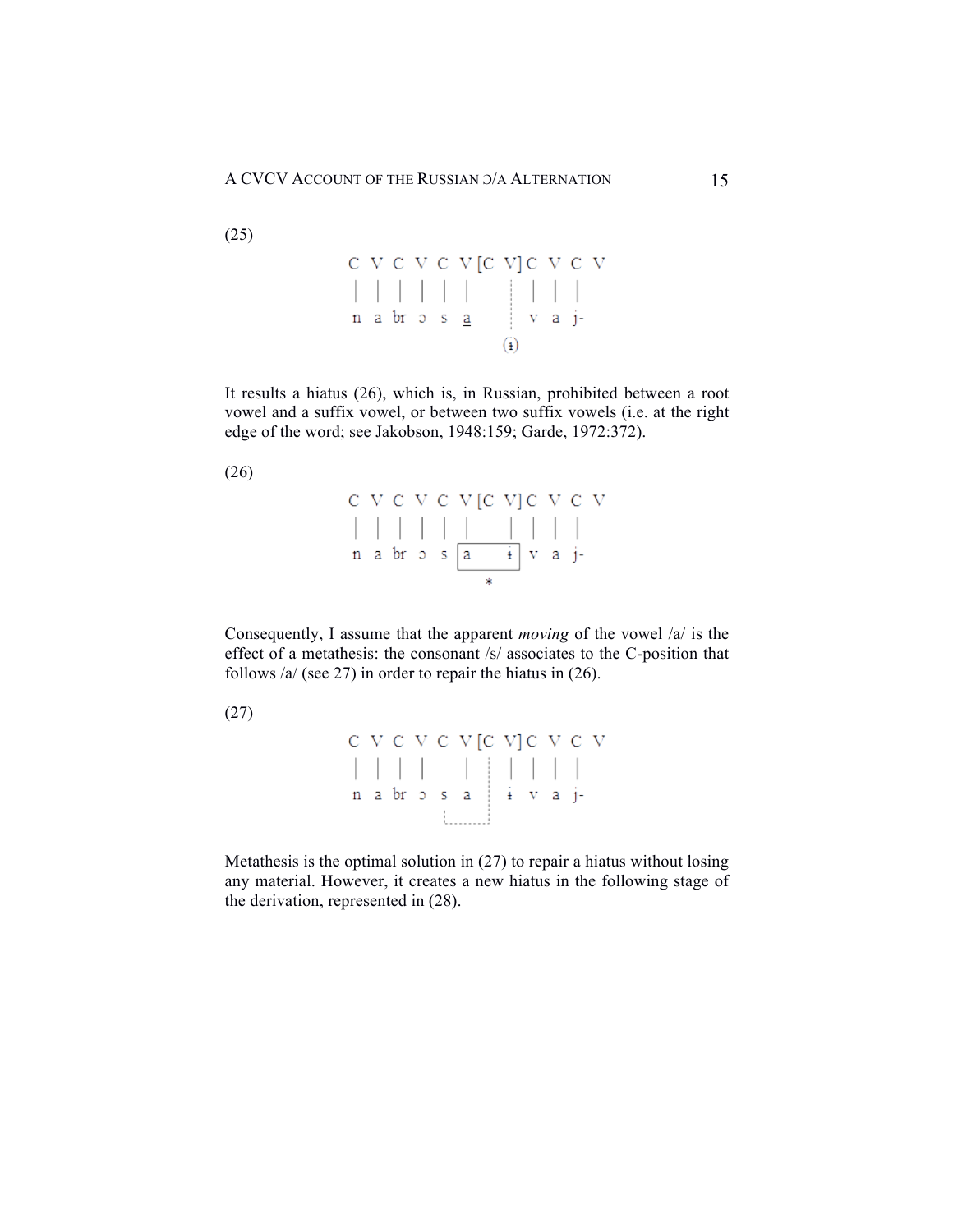In order to account for the pre-suffixal stress, I assume that this new hiatus is repaired by assimilation (29). If the first component of the hiatus is an  $/5/$ ,  $/a/$  spreads (29a). But if the first component is another vowel that /ɔ/, then it spreads (29b).





In both cases, it results a long vowel surfacing as stressed (given that the underlying representation of stress is vowel length, see Section 2.2.3).

#### *3.2 The Specificity of the Vowel /ɔ/*

I now show that this representation accounts for the fact that /ɔ/ undergoes an a-mutation (29a), while the other vowels do not (29b). Recall that operators I and U are not phonetically unexpressed when they do not branch in Russian (see Sections 2.2.2 and 2.2.3). The representations in (29a, b) are now adapted to element theory in (30a, b). Given that the root vowel is unstressed in the perfective form (which is a stem of the secondary imperfective, see Karcevski, 1927:87), it does not branch. In (30a), the vowel reduction implies that U in  $/5/$  is not associated to the skeleton (see 13). In (30b), the vowel /i/ is not reduced.

(28)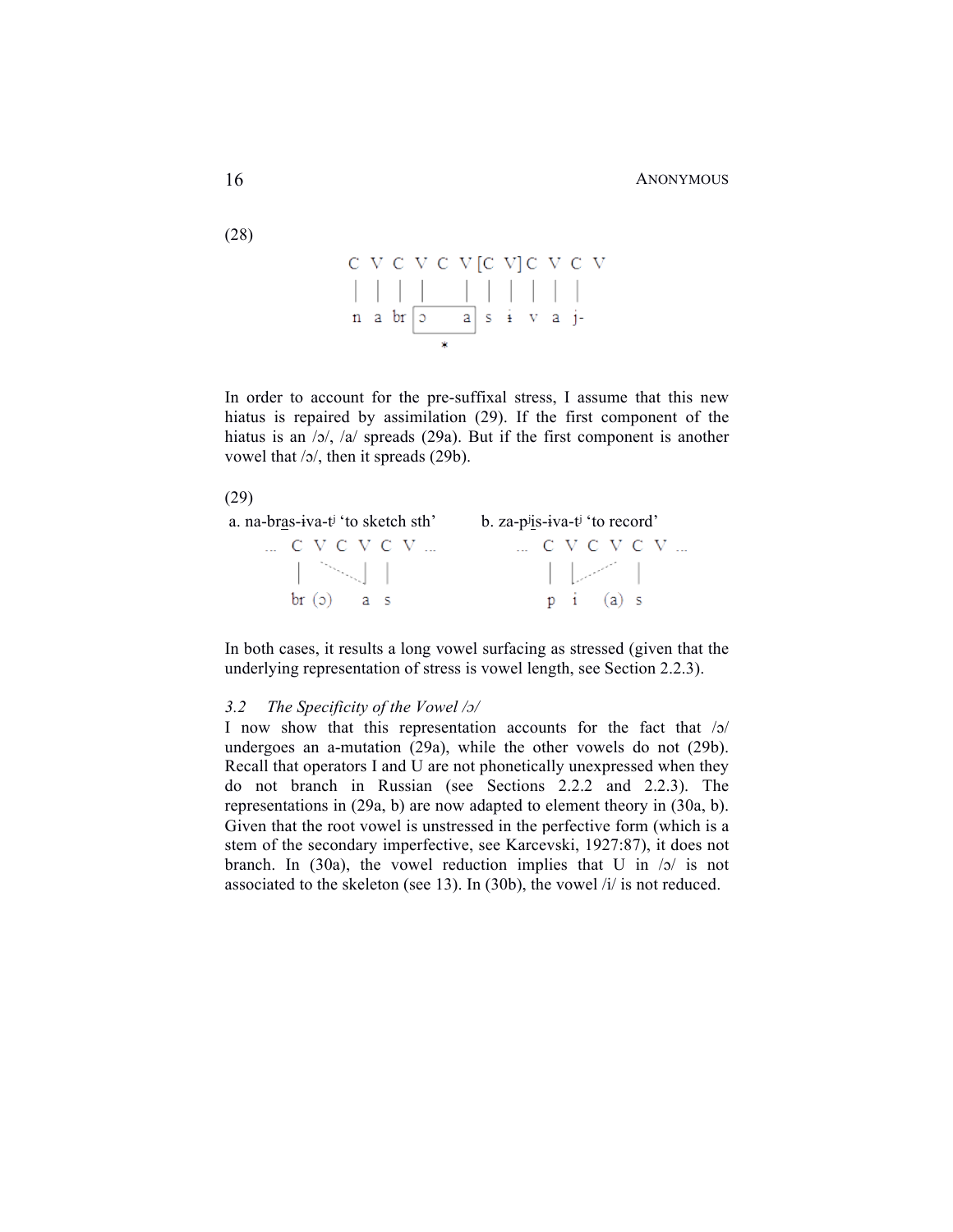| (30)<br>a. na-bras-iva-t <sup>j</sup> 'to sketch sth'<br>(U)                                                                                                                                                                                                                                                        | b. za-pijs-iva-ti 'to record' |
|---------------------------------------------------------------------------------------------------------------------------------------------------------------------------------------------------------------------------------------------------------------------------------------------------------------------|-------------------------------|
| C V C V C V                                                                                                                                                                                                                                                                                                         | $\ldots$ C V C V C V $\ldots$ |
| $\frac{1}{2}$ $\frac{1}{2}$ $\frac{1}{2}$ $\frac{1}{2}$ $\frac{1}{2}$ $\frac{1}{2}$ $\frac{1}{2}$ $\frac{1}{2}$ $\frac{1}{2}$ $\frac{1}{2}$ $\frac{1}{2}$ $\frac{1}{2}$ $\frac{1}{2}$ $\frac{1}{2}$ $\frac{1}{2}$ $\frac{1}{2}$ $\frac{1}{2}$ $\frac{1}{2}$ $\frac{1}{2}$ $\frac{1}{2}$ $\frac{1}{2}$ $\frac{1}{2}$ | p I A s                       |

As a consequence, the hiatus in (30a) is made of two elements A only, and can be repaired by fusing them (31a). But the hiatus in (30b) is made of different elements. Thus the element on the left spreads (31b).

(31)

a. na-bras-ɨva-tʲ 'to sketch sth' b. za-pʲis-ɨva-tʲ 'to record'  $(U)$ 



The basic assumptions of this analysis is that only vowels that are underlyingly reduced to an element A can undergo an a-mutation in verbs ending with -ɨva. Thus, this analysis supposes that the ɔ/a alternation is strongly related to stress and vowel reduction.

## *3.3 The Exceptions to the ɔ/a Alternation*

Now, I show that the exceptions to the ɔ/a alternation can also be accounted for with this representation. I first address the exceptions that were attested before the  $19<sup>th</sup>$  century. Then, I propose an interpretation of how this system evolved in present-day Russian.

3.3.1  $19^{th}$  Century. Recall that before the  $19^{th}$  century, exceptions to the  $a/a$  alternation concerned verbs with a stressed  $\sqrt{a}$  and an unstressed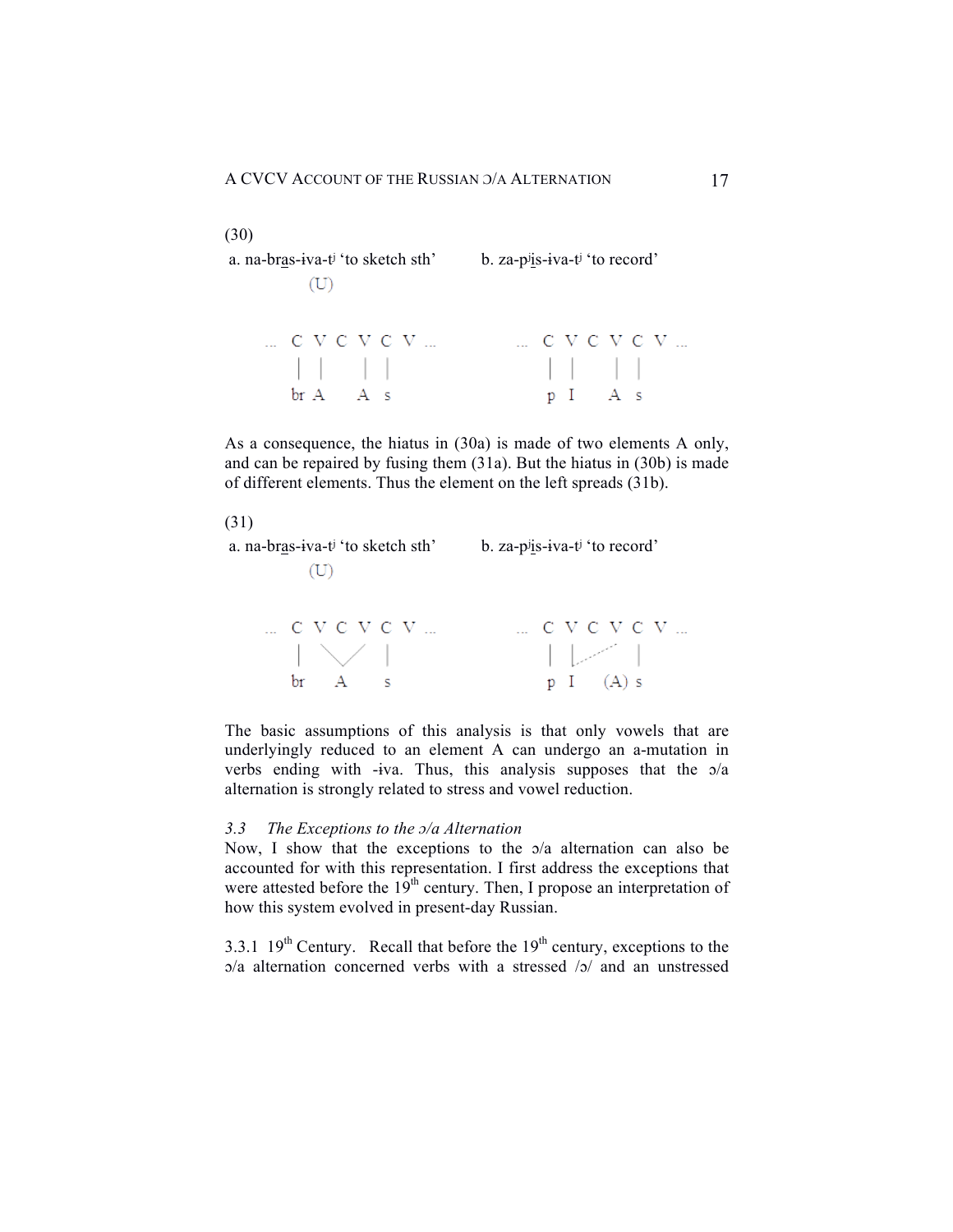suffix in the perfective form (see Section 1.1.3). See the underlying representation of za-robot-iva-t<sup>j</sup> 'to earn' in (32). I assume that -iva results from the suffixation of a new suffix -aj *plus* the intervening floating  $\lambda i$  (boxed) to the perfective stem za-robot-aj- containing the unstressed thematic vowel -aj. The last root vowel is stressed. In terms of CVCV and element theory, all the elements of this vowel are branching and phonetically realized.

(32) /za-rɔbɔt-aj-ɨ-aj-/ (underlying form)



As a consequence, after the floating  $\lambda$  was associated to the nearest Vposition (33) (see Section 3.1), the element A of the suffix becomes floating. But this floating A cannot involve the mutation of the root vowel, because this is not reduced to a single element A (see Section 3.2).

 $(33)$  za-robot-ivaj- (surface form)



In more simple terms, the  $\sigma/a$  alternation applied only when the root vowel /ɔ/ was underlyingly *reduced* to a single element A.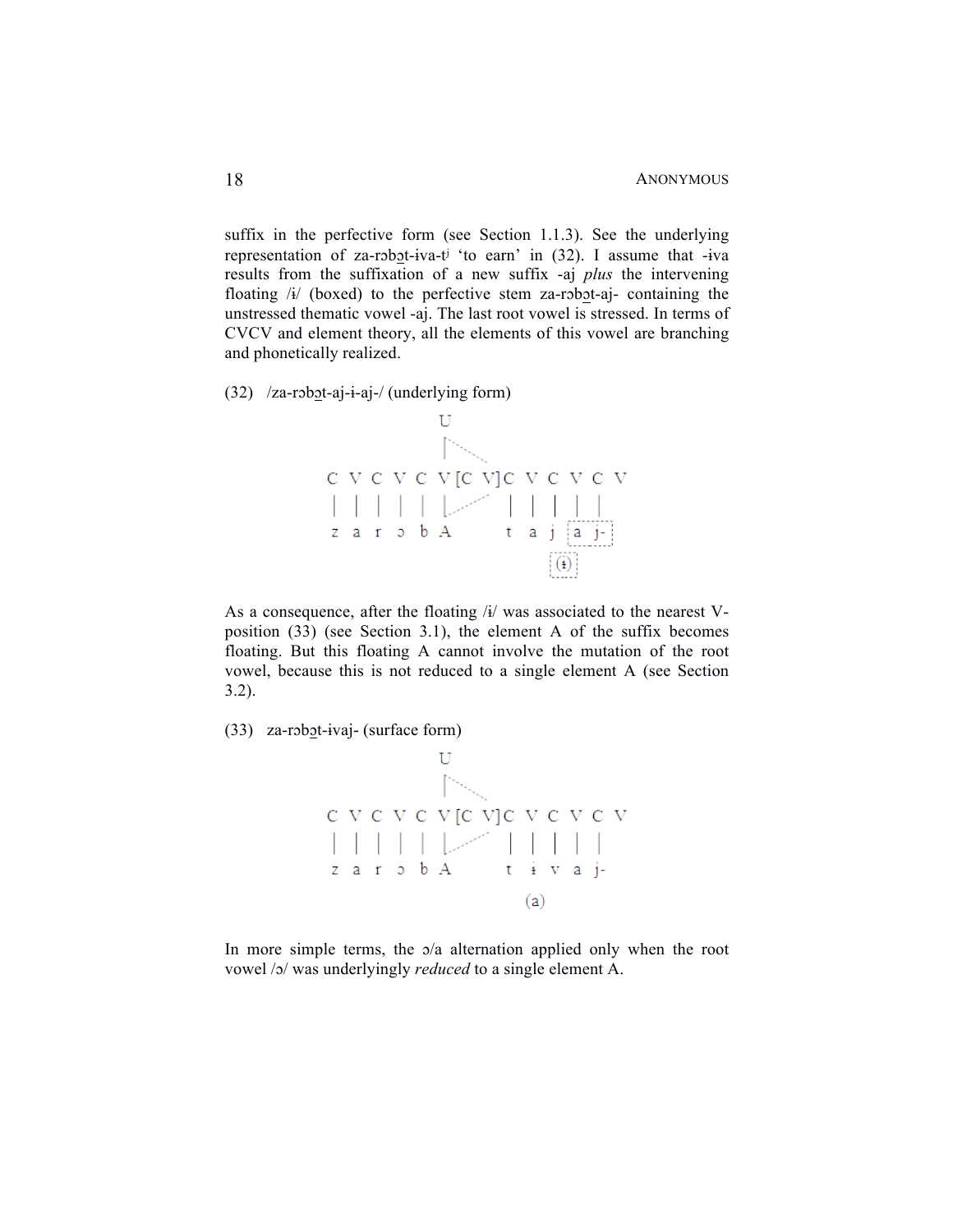3.3.2 20<sup>th</sup> Century. In the  $20<sup>th</sup>$  century, this situation changed. Some exceptions to the ɔ/a mutation came to show an a-mutation of the root vowel (e.g. za-rɔbat-ɨva-tʲ) (see Section 1.1.3). I assume that this change is due to a reanalysis of the representation of  $-iva$ . Before the 19<sup>th</sup> century, the first component of -ɨva (which is here analyzed as /-aj-ɨ-aj/, see Section 2.1) might be in some cases the unstressed thematic vowel aj (as in Coats, 1974), hence the representations in (32) and (33). But in the  $20<sup>th</sup>$  century, I assume that the first component of /aj-i-aj/ was always the imperfectivizing suffix -aj (as in Feinberg, 1980), which is always stressed (Garde, 1980:§582; Melvold, 1989:295). In other terms, -ɨva now results from the suffixation of the whole /-aj-ɨ-aj/ (boxed) to a stem za-rɔbɔt- (i.e. the unstressed thematic vowel -aj of the perfective form is replaced) (34). Now, as the stressed suffix -aj is *dominant* (see Garde, 1980§158, §582 and Melvold, 1989: the stress of the last *dominant* morpheme of a word 'culminates'), it triggers the loss of stress in the preceding root or prefixes (e.g. vi-bros<sup>j</sup>-i-t<sup>j</sup> ~ /vi-bros<sup>j</sup>-aj-i-aj-t<sup>j</sup>/  $\rightarrow$  vibr**a**s-ɨva-tʲ 'to throw away').

(34) /za-rɔbɔt-aj-ɨ-aj-/ (underlying form)





As a consequence, the root vowel /ɔ/ is reduced to a single element A, and it can now undergo an a-mutation  $(35)$ : **i.** the floating vowel  $\frac{1}{4}$ associates to the skeleton, thus triggering a hiatus (35a); **ii.** the last root consonant /t/ shifts in order to repair this hiatus (35b); and **iii.** the two neighboring A elements fuse (35c). The ɔ/a alternation with pre-suffixal stress is obtained.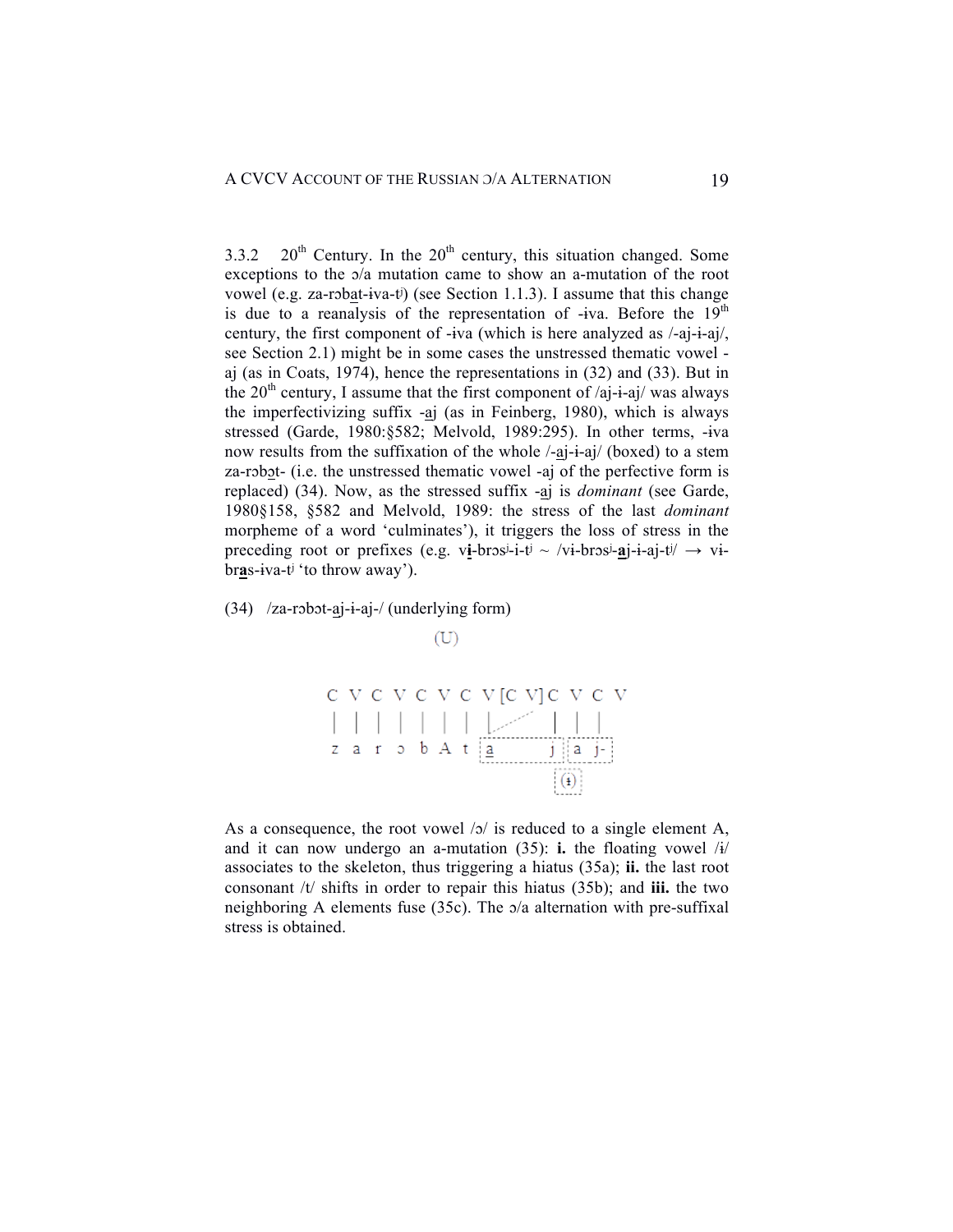```
(35) za-rɔbat-ɨvaj- (surface form)
```
 $(U)$ 

3.3.3 Denominal Verbs. But present-day Russian still has some exceptions. Recall that these are denominal verbs (see Section 1.1.3). I argue that the absence of a-mutation is not due to phonological reasons in this case, but to morphological reasons. For this, I follow the framework *Affixes as Roots* introduced in Lowenstamm (2012, 2014). This framework is based on the *Phase Impenetrability Condition* (PIC) defined in Chomsky (1998), and adapted to morphology in Marvin  $(2003) (36)^{11}$ .

(36) For strong phase HP with head H: the domain of H is not accessible to operations outside HP; only H and its edge are accessible to operations. The edge being the residue outside of Hbar, either SPECs or elements adjoined to HP.

Consider the simplified<sup>12</sup> representation (after head movement) of the denominal verb ɔ-zab**ɔ**ʧʲ-iva-tʲ 'to disquiet' in (37). The head v selects an nP the complement of which is the lexical root. Following PIC (36), phonological operations are not possible between the material situated in

 <sup>11</sup>It is very important to notice that the generalization of PIC is *not* too strong in the framework *Affixes as Roots*. Lowenstamm (2012) proposes an alternative solution to the locality issue addressed in Embick (2010). This solution is based on the hypothesis that all affixes may be sub-categorial.

<sup>12</sup>For convenience, prefixes are not represented, and the complex structure aj-ɨ-aj is here represented with the surface form -ɨva on the head v.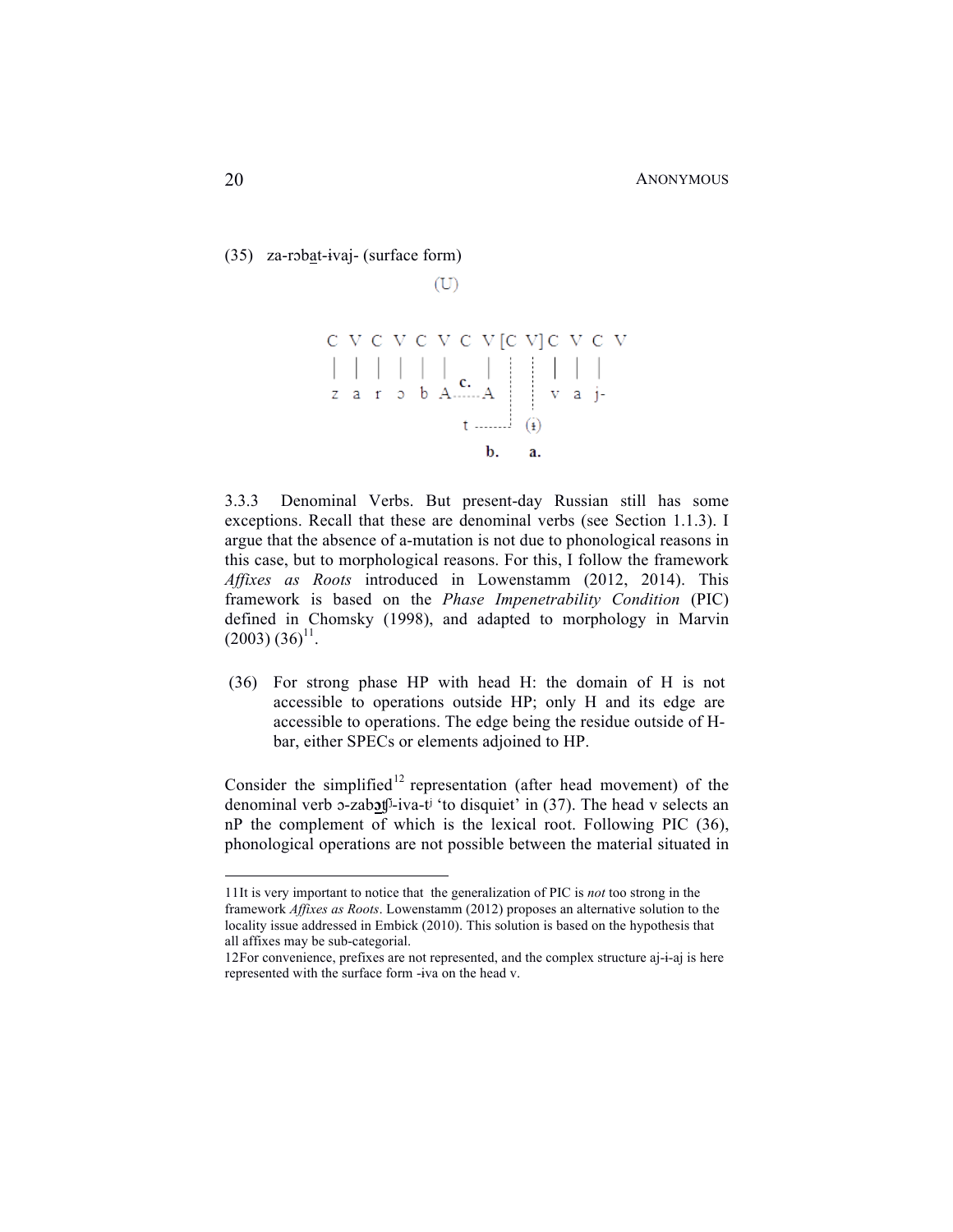v (or higher) and the root. Thus we do not expect any a-mutation of the root.

(37) ɔ-zab**ɔ**ʧ-iva-tʲ



Note that this analysis does not involve that *all* denominal verbs necessarily have the structure in (37). In other words, it does not predict that *all* denominal verbs are exceptions to the ɔ/ɑ alternation. A verb that apparently derives from a noun can also be represented with v selecting a bare root. The most important here is that the structure in (37) can be assumed *only* for denominal verbs. Thus it accounts for the fact that only denominal verbs are exceptions to the ɔ/a alternation in present-day Russian.

In sum, I showed that the spread of the  $a/a$  alternation during the  $20<sup>th</sup>$ century is due to a reanalysis of the suffix -ɨva. This suffix first was a sequence of a stem suffix -aj or -aj plus another imperfectivizing suffix aj (with an interlayer expletive root  $/i$ , see Section 2.1). Then it was reanalyzed solely as a sequence of two imperfectivizing suffixes -aj (see also Anonymous,  $XXXX$ :  $-aj-i-aj$ . Given the accentuation and dominance of  $-aj$ , the root vowel  $\sqrt{2}$  came to be always reduced to a single element A, and was likely to undergo the a-mutation. Finally, I showed that the exceptions that are still found in Russian can be accounted for by PIC. This analysis captures the fact that the exceptions to the  $\alpha/a$  alternation were phonologically conditioned before the 19<sup>th</sup> century, but morphologically conditioned during the  $20<sup>th</sup>$  century (see Section 1.1.3).

## **5 Conclusions**

As a conclusion, I proposed a CVCV analysis of the Russian  $\alpha/a$ alternation and its exceptions. The novelty of this analysis lies in the fact that it accounts for the correlation between ɔ/a alternation and stress.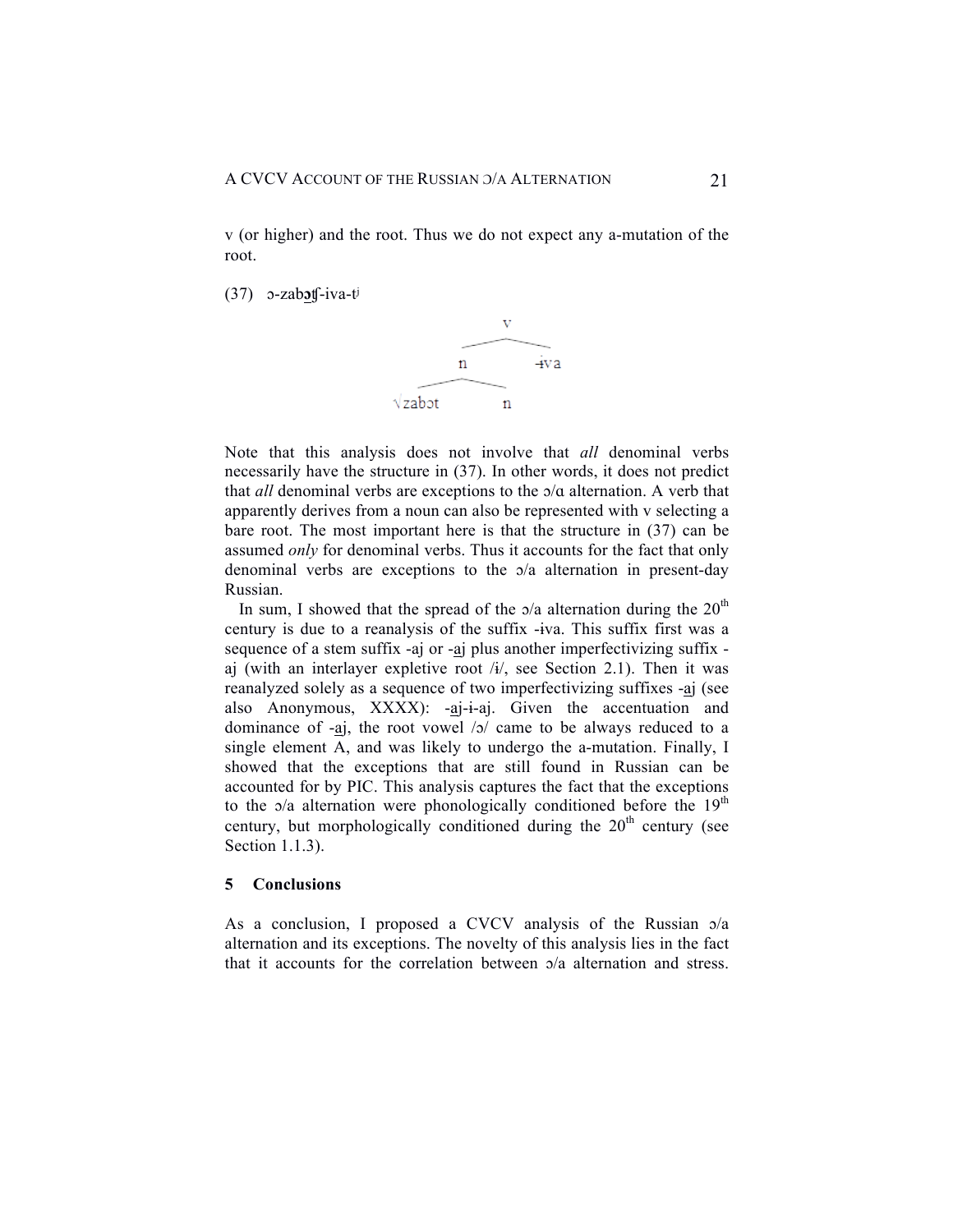This proposition is based on the folowing three assumptions: **i.** the amutation is due to the underlying representation of the -ɨva suffix as /-ajɨ-aj/ (see Anonymous, XXXX); **ii.** stressed vowels are underlyingly branching vowels (via a skeletal representation of stress as a CV unit); and **iii.** the non-branching vowel /ɔ/ is reduced to a single element A. First, pre-suffixal stress results from some repair mecanisms involving the skeletal representation of stress and the underlying representation of iva. Second, the a-mutation of  $/2/$  applies only when  $/2/$  is reduced to an element A (i.e. when it is underlyingly unstressed). Finally, I proposed an account of the fact that the exceptions to the ɔ/a alternation, which were phonologically conditioned before the  $19<sup>th</sup>$  century, came to be morphologically conditioned during the  $20<sup>th</sup>$  century.

#### **References**

Anonyme, X. (XXXX).

Anonyme, X. (XXXX).

- Al'muhamedova, Z. M. and Kul'sharipova, R. E. (1980) *Redukcija glasnyh i prosodija slova v okajushchih russkih govorah*. Kazan: Izdatel'stvo Kazanskogo Universiteta.
- Apushkina, I. E. (2013) 'Sobstvennaja dlitel'nost' glasnyh i vosprijatie udarenija v russkoj spontannoj rechi', *Izvetija vysshyh uchebnyh zvedenij. Serija Gumanitarnye nauki*, 4(1), 34–40.
- Backley, P. (2011) *An Introduction to Element Theory*. Edinburgh University Press.
- Chernyshev, Vasilij I. (1911) *Pravil'nost' i chistota russkoj rechi. Opyt russkoj stilisticheskoj grammatiki*. [2010] edn. Moscou: LKI.
- Chistovich, L. A., *et al.* (1976) *Fiziologija rechi. Vosprijatie rechi chelovekom*. Leningrad: Nauka.
- Chomsky, Noam (1998) 'Minimalist inquiries: The framework.' MIT.
- Coats, Herbert S. (1974) 'On the Alternation j/v in Russian', in Koubourlis, D. J. (ed.) *Topics in Slavic Phonology*. Cambridge (Mass.): Slavica Publishers, 29–42.
- Crosswhite, Katherine (2000) 'The analysis of extreme vowel reduction', *Papers in Phonology*, 4, 1–12.
- Embick, David (2010) *Localism versus globalism in morphology and phonology*. [ms]. Cambridge (Mass.): MIT Press.
- Faust, Noam (2011) *Forme et fonction dans la morphologie de l'hébreu*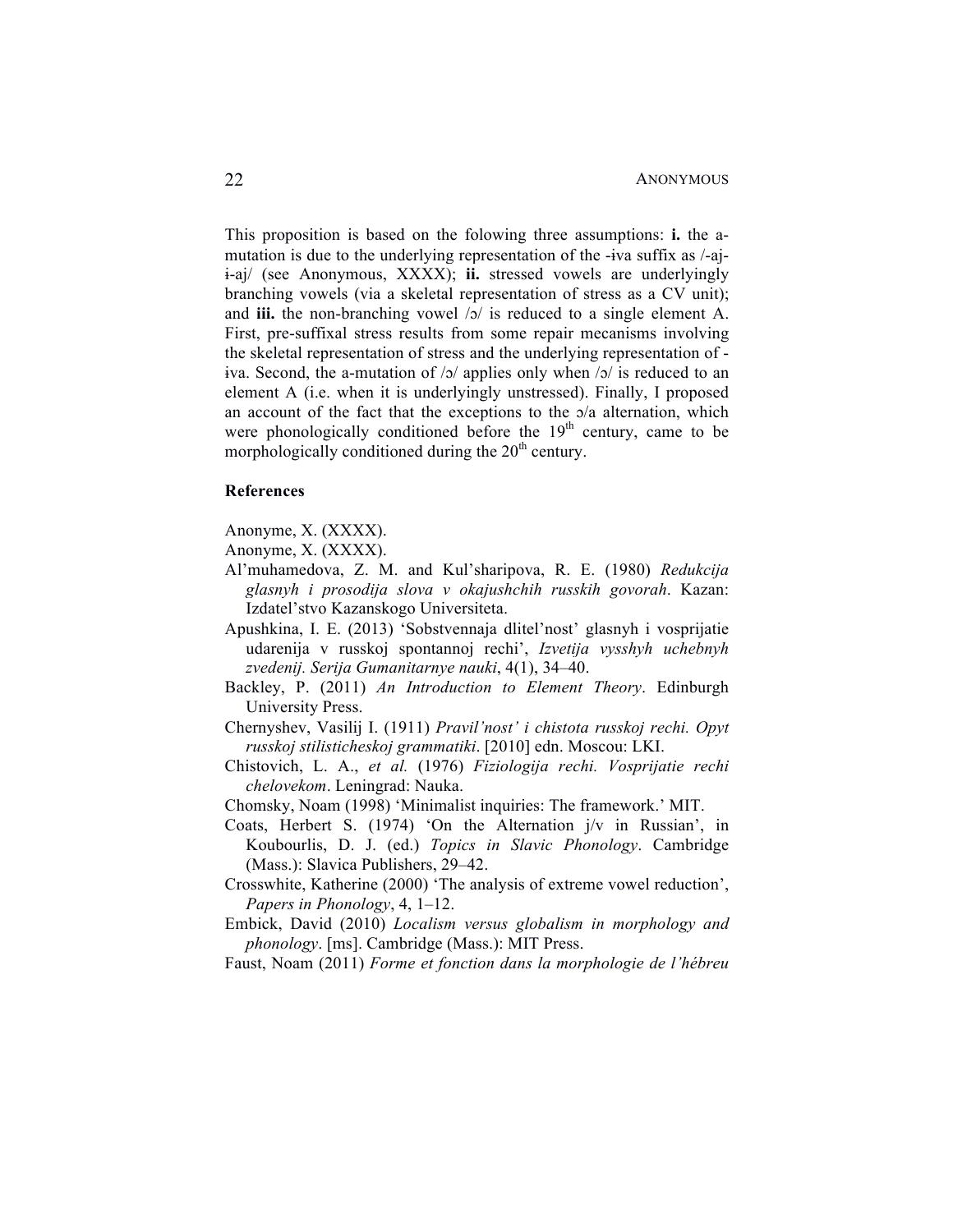*moderne*. PhD dissertation [ms]. University Paris 7.

- Fedorova, N. A. (1971) 'Vosprijatie udarenija v prostoj zvukovoj posledovatel'nosti', in *Analis rechevyh signalov chevolekom*. Leningrad: Nauka, 110–122.
- Feinberg, Lawrence E. (1980) 'The Morphology of Russian Imperfective Derivation', *The Slavic and East European Journal*, 24(2), 145–154.
- Garde, Paul (1972) 'La distribution du hiatus et le statut du phonème /j/ dans le mot russe', in Worth, D. S. (ed.) *The Slavic Word: Proceedings of the International Slavistic Colloquium at UCLA*. The Hague: Mouton, 372–387.
- Garde, Paul (1980) *Grammaire russe*. Paris: Institut d'études slaves.
- Gribanova, V. (2015) 'Exponence and morphosyntactically triggered phonological processes in the Russian verbal complex', *Journal of Linguistics*. [pre-publication version].
- Jakobson, Roman (1948) 'Russian conjugation', *Word*, 4(3), 155–167.
- Javkin, Hector (1979) 'Phonetic universals and phonological change', *Report of the Phonology Laboratory (UC Berkeley)*, 4.
- Karcevski, Serge (1927) *Système du verbe russe: essai de linguistique synchronique*. [2004] edn. Paris: Institut d'études slaves.
- Kasatkina, R. F. (1996) 'Srednerusskie govory i ritmika slova', in Nikolaeva, T. (ed.) *Prosodicheskij Stroj Russkogo Jazyka*. RAN. Moscou.
- Kaye, Jonathan, Lowenstamm, Jean and Vergnaud, Jean-Roger (1985) 'The internal structure of phonological representations: a theory of charm and government', *Phonology Yearbook*, 2, 305–328.
- Kaye, Jonathan, Lowenstamm, Jean and Vergnaud, Jean-Roger (1990) 'Constituent Structure and Government in Phonology', *Phonology*, 7(2), 193–231.
- Knjazev, S. V. (2006) *Struktura foneticheskogo slova v russkom jazyke: sinhronija i diahronija*. Moscou: Maks Press.
- Krivnova, O. F. (2004) 'Dlitel'nost' kak sredstvo realizacii slovesnogo udarenija v tekste (sopostavitelxnyj analiz raznyh sposobov ocenki vyrazhennosti udarenija v slove)', in *Jazyk i Rech': problemy i reshenija*. Moscou: Maks Press.
- Larsen, Uffe B. (1998) 'Vowel length, Raddoppiamento Sintattico and the selection of the definite article in Italian', in Sauzet, P. (ed.) *Langues et Grammaire II-III*. Paris: University Paris 8, 87–102.

Lowenstamm, Jean (1991) 'Vocalic length and centralization in two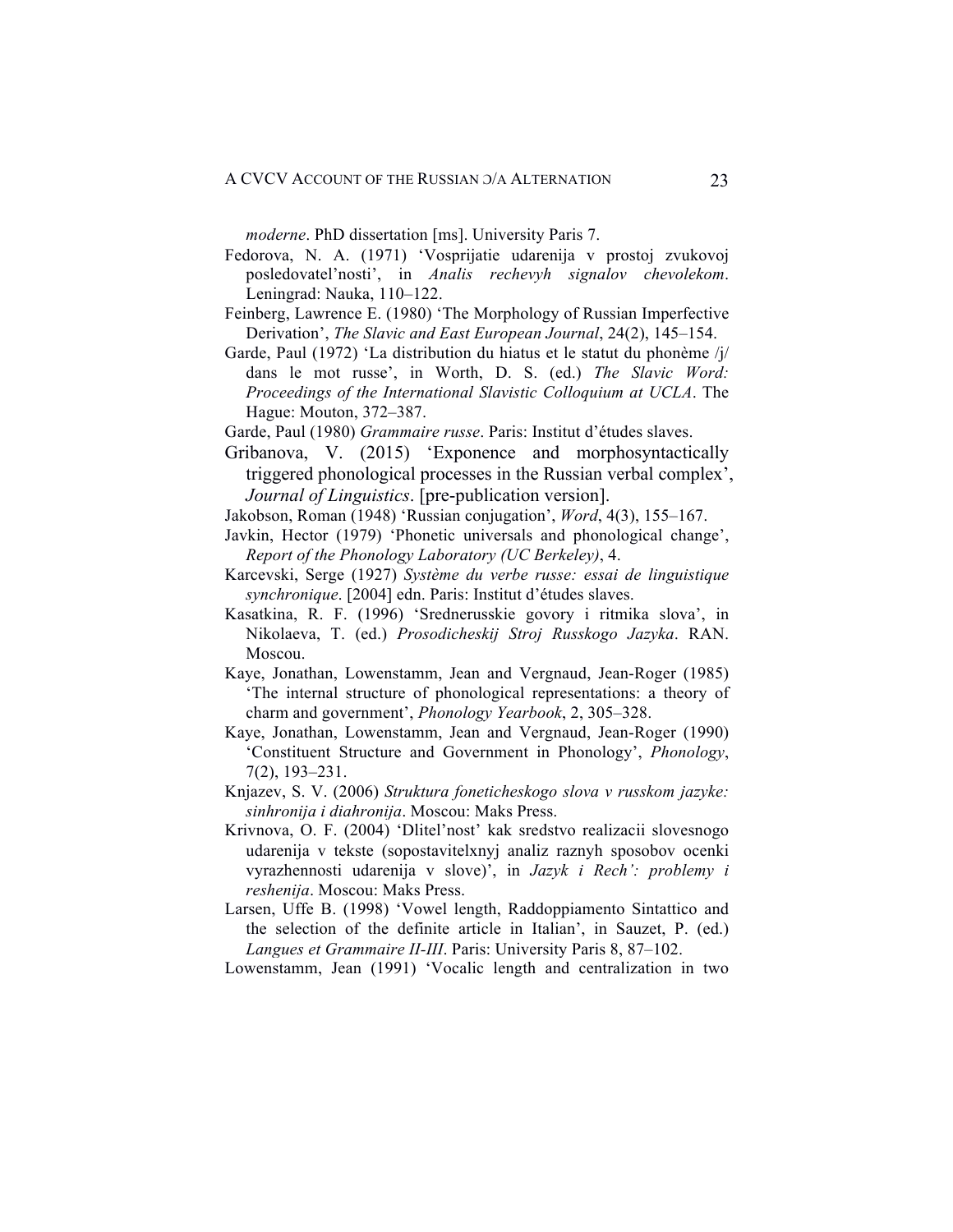branches of Semitic (Ethiopic and Arabic)', in Kaye, A. S. (ed.) *Semitic Studies in Honor of Wolf Leslau on the occasion of his 85th birthday*. Wiesbaden: Harrassowitz, 949–965.

- Lowenstamm, Jean (1996) 'CV as the Only Syllable Type', in Durand, J. and Laks, B. (eds) *Current Trends in Phonology Models and Methods*. University of Salford: European Studies Research Institute, 419–442.
- Lowenstamm, Jean (2003) 'À propos des gabarits', *Recherches Linguistiques de Vincennes*, 32, 7–30.
- Lowenstamm, Jean (2012) 'Feminine and gender, or why the feminine profile of French nouns has nothing to do with gender', in Cyran, E., *et al.* (eds) *Linguistic Inspirations. Edmund Gussmann in memoriam*. Lublin: Wydawnictwo Katolicki Uniwersytet Lubelski, 371–406.
- Lowenstamm, Jean (2014) 'Derivational affixes as roots, no exponence: Phasal spellout meets English stress shift', in Alexiadou, A., *et al.* (eds) *The Syntax of Roots and the Roots of Syntax*. Oxford: Oxford University Press (Oxford Studies in Theoretical Linguistics, 51).
- Marvin, Tatjana (2003) *Topics in the Stress and Syntax of Words*. PhD dissertation [ms]. MIT.
- Matushansky, Ora (2009) 'On the featural composition of the Russian back yer', in Zybatow, G., *et al.* (eds) *Proceedings of FDSL 7*. Frankfurt: Peter Lang, 397–410.
- Mazon, André (1908) *Morphologie des aspects du verbe russe*. Paris: Librairie Honoré Champion.
- Mazon, André (1943) *Grammaire de la langue russe*. [1995] edn. Paris: Institut d'études slaves.
- Melvold, Janis L. (1989) *Structure and stress in the phonology of Russian*. PhD dissertation [ms]. MIT.
- Pesetsky, David (1979) *Russian morphology and lexical theory*. [ms]. MIT.
- Rubach, J. (1986) 'Abstract Vowels in Three Dimensional Phonology: The Yers', *The Linguistic Review*, 5, 247–280.
- Sagitova, Ajsylu (2012) 'Cheredovanie o/a v kornjah vtorichnyh imperfektivov', *Oslo Studies in Language*, 4(1), 97–116.
- Scheer, Tobias (2000) *De la Localité, de la Morphologie et de la Phonologie en Phonologie*. [ms]. University of Nice.

Scheer, Tobias (2004) *A Lateral Theory of Phonology. Vol 1: What is CVCV, and Why Should it Be?* Berlin: Mouton de Gruyter.

Shastina, G. N. (2011) 'Vosprijatie slova v svete poslednih